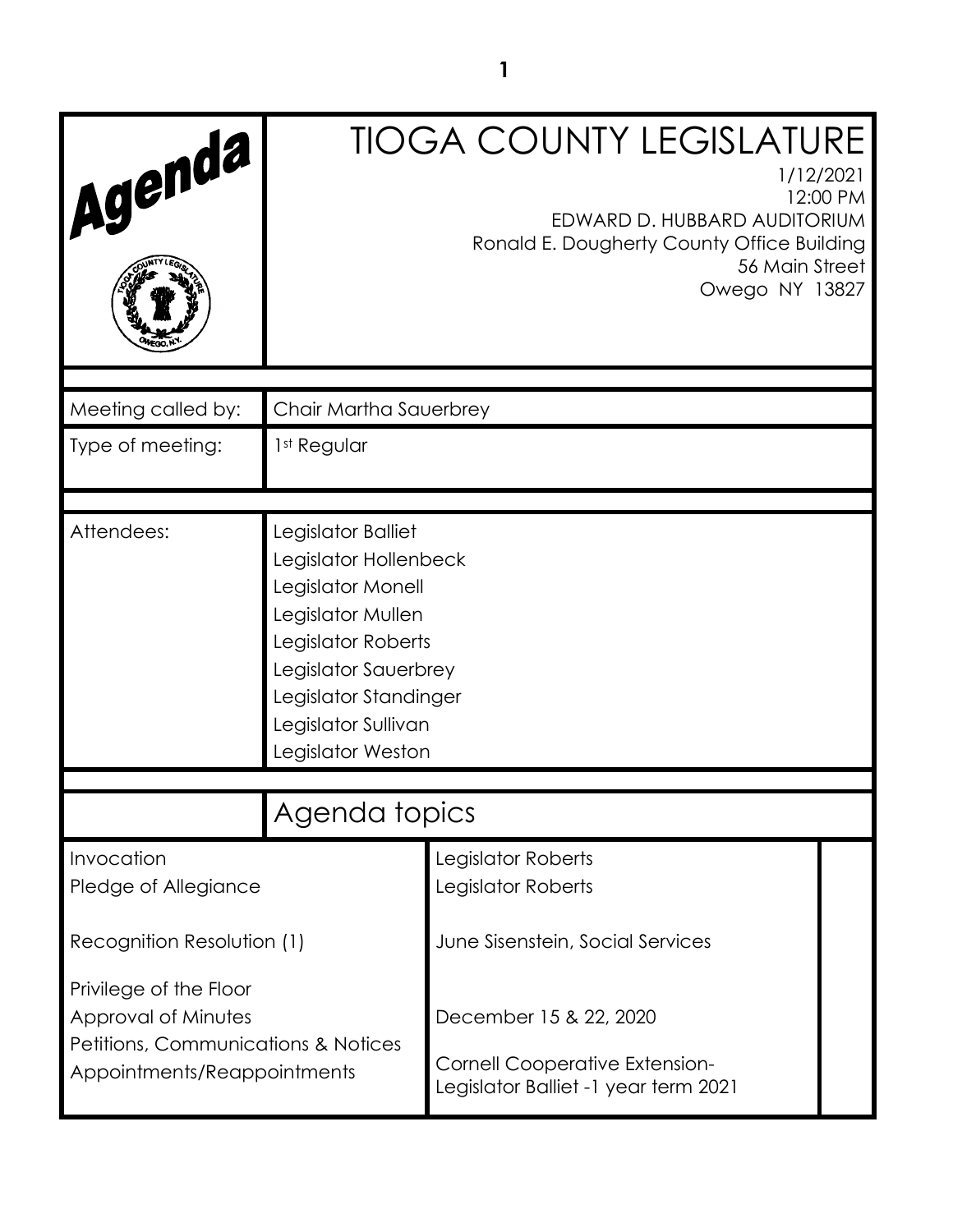| STANDING COMMITTEES 2021           |                                                                                                                                                                                                                                                                                                                                                                                                                                                                                                                                                                                                                                                                                                                                                                                                                                                                                                                                                                                                                                                                                                                                                                                                                                                                                                                                                                                                                                                                                                                                                                                    |
|------------------------------------|------------------------------------------------------------------------------------------------------------------------------------------------------------------------------------------------------------------------------------------------------------------------------------------------------------------------------------------------------------------------------------------------------------------------------------------------------------------------------------------------------------------------------------------------------------------------------------------------------------------------------------------------------------------------------------------------------------------------------------------------------------------------------------------------------------------------------------------------------------------------------------------------------------------------------------------------------------------------------------------------------------------------------------------------------------------------------------------------------------------------------------------------------------------------------------------------------------------------------------------------------------------------------------------------------------------------------------------------------------------------------------------------------------------------------------------------------------------------------------------------------------------------------------------------------------------------------------|
| <b>Reports Standing Committees</b> |                                                                                                                                                                                                                                                                                                                                                                                                                                                                                                                                                                                                                                                                                                                                                                                                                                                                                                                                                                                                                                                                                                                                                                                                                                                                                                                                                                                                                                                                                                                                                                                    |
| RESOLUTIONS:                       | 1. Reappoint Member to the Broome-Tioga Workforce<br>Development Board<br>2. Reappoint Member to the Broome-Tioga Workforce<br>Development Board<br>3. Reappoint Member to the Broome-Tioga Workforce<br>Development Board<br>4. Reappoint Member to the Broome-Tioga Workforce<br>Development Board<br>5. Reappoint Member to the Broome-Tioga Workforce<br>Development Board<br>6. Reappoint Member to the Broome-Tioga Workforce<br>Development Board<br>7. Recommend Members to the Susquehanna Heritage Area<br>Commission<br>8. History of Tioga County Bell of Sessions and Return of Historical<br>Artifact<br>9. Adopt Local Law No. 1 of 2021 - A Local Law to Establish the<br>Staggered Terms of Tioga County Legislators as Established in<br>Local Law No 2 of 1994 and Local Law No. 2 of 2011<br>10. Resolution to Contract with National Test Systems for Instant<br>Urine Tests and Lab Testing<br>11. Authorize Acceptance of 2021 NYS PTS Grant (PTS-2021-Tioga<br>Co SO-00215-054) Appropriation of Funds & Modify 2021<br><b>Budget - Sheriff's Office</b><br>12. Apply for NYS Elections Cybersecurity Remediation Grant<br>Program<br>13. Authorize Board of Elections to Purchase New Dominion<br>Voting Machines and Amend Budget<br>14. Award Design Services to Delta Engineers for Talcott Street<br><b>Bridge Repair</b><br>15. Authorizing the Implementation and Funding in the First<br>Instance 100% of the Federal Aid and State "Marchiselli"<br>Program-Aid Eligible Costs of a Transportation Federal-Aid<br>Project and Appropriating Funds |
|                                    |                                                                                                                                                                                                                                                                                                                                                                                                                                                                                                                                                                                                                                                                                                                                                                                                                                                                                                                                                                                                                                                                                                                                                                                                                                                                                                                                                                                                                                                                                                                                                                                    |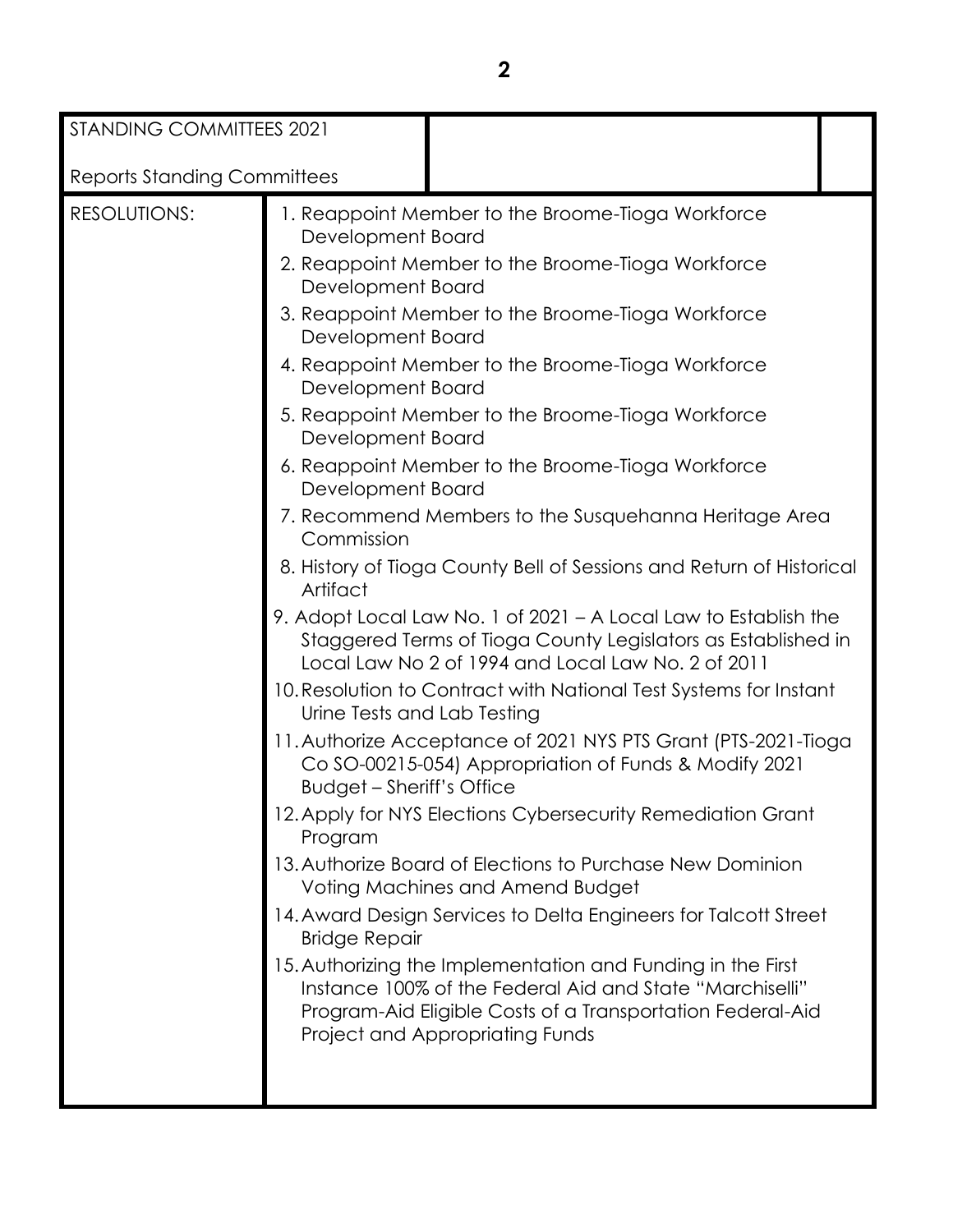| 16. Amend Resolution No. 267-20; Tioga County Legislative                                                  |
|------------------------------------------------------------------------------------------------------------|
| Support of Termination of Central New York Oil and Gas                                                     |
| Company LLC Payment in Lieu of Tax Agreement and                                                           |
| Establishment of Stagecoach Gas Services LLC Payment in<br>Lieu of Tax Agreement                           |
| 17. Re-Establish Prior Year 2020 Capital Projects and Bridge<br>Preventive Maintenance for 2021 Budget     |
| 18. Re-Establish Prior Year 2020 Grants for 2021 Budget                                                    |
| 19. Re-Establish Prior Year 2020 Grants for HHS for 2021 Budget                                            |
| 20. Re-Establish Funds Prior Year 2020 and Amend 2021 Budget for<br>COVID Stockpile – Emergency Services   |
| 21. Authorization for a 2021 Budget Modification and Budget<br>Addition, as Needed                         |
| 22. Transfer of Funds, Budget Modification - District Attorney                                             |
| 23. Appointment of Administrative Coroner                                                                  |
| 24.2021 Staff Changes – Department of Social Services                                                      |
| 25. Abolish/Create Position - Probation Department                                                         |
| 26. Authorize Appointment: Probation Director (Group A)                                                    |
| 27. Authorize Position Reclassification - Department of Social<br>Services                                 |
| 28. Amend Employee Handbook Section I – Rules of the<br>Legislature; Subsection (1) Organizational Meeting |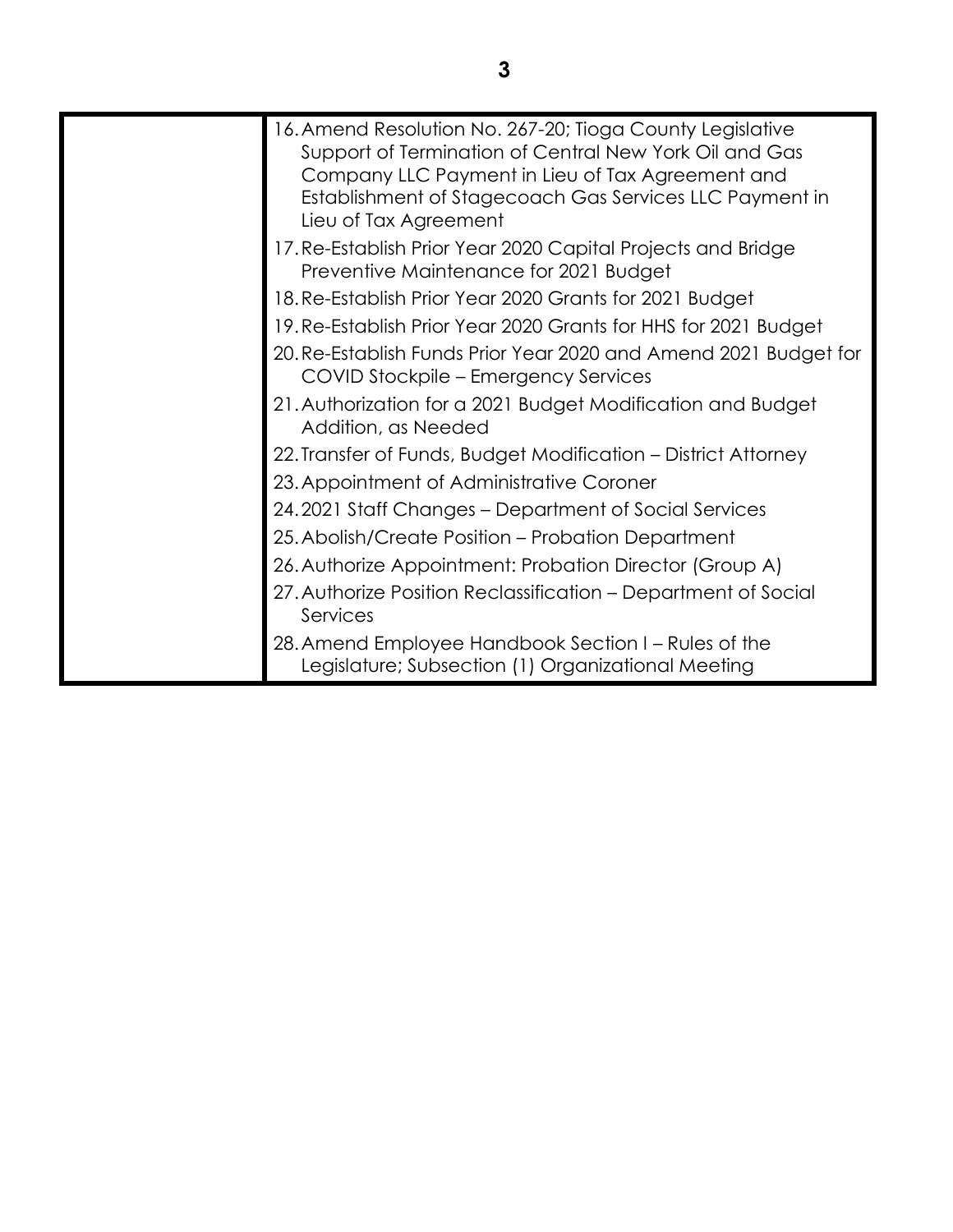# RESOLUTION NO. -21 RECOGNIZE JUNE SISENSTEIN 24 YEARS OF DEDICATED SERVICE DEPARTMENT OF SOCIAL SERVICES

WHEREAS: June Sisenstein began her career with Tioga County as an Account Clerk Typist January 6, 1997 for the Department of Social Services in the Accounting Unit. In September 2005, she was promoted to the position of Executive Secretary. At the time of her retirement, June served as the Executive Secretary to the Director of Employment and Transitional Supports; and

WHEREAS: June Sisenstein has been a dedicated and loyal employee in the performance of her duties; and

WHEREAS: June Sisenstein has shown the highest levels of reliability, trust, loyalty and competence in the performance of her duties; and

WHEREAS: June Sisenstein will retire on January 30, 2021; therefore be it

RESOLVED: That the Tioga County Legislature, on its own behalf, as well as on behalf of the citizens of Tioga County, express sincere gratitude to June Sisenstein for her twenty-four years of dedicated and loyal service to the Tioga County Department of Social Services and its most vulnerable citizens; and be it further

RESOLVED: That this resolution be spread upon the minutes of this meeting and a certified copy be presented to this loyal, dedicated and outstanding employee, June Sisenstein.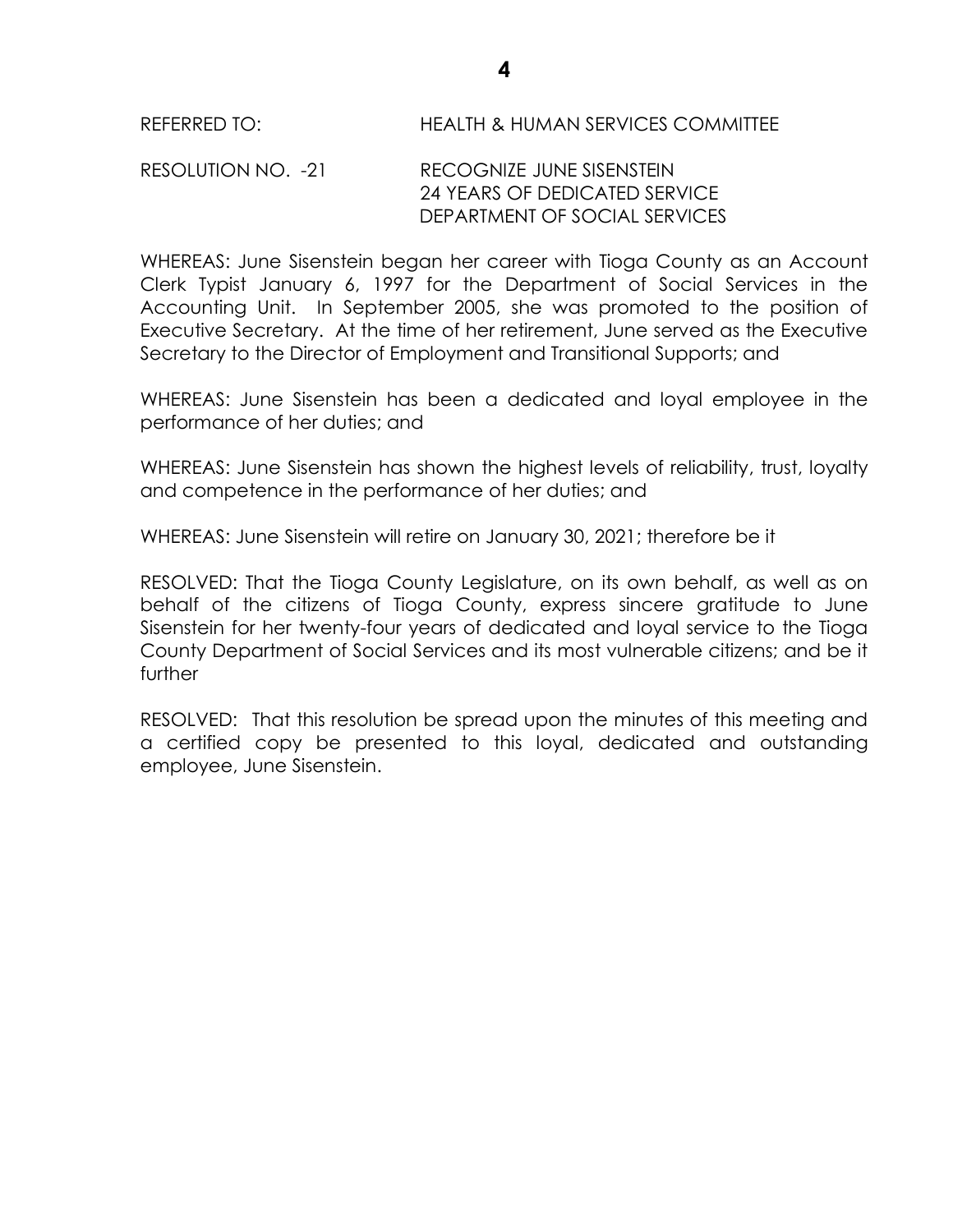# *STANDING COMMITTEES OF THE COUNTY LEGISLATURE OF THE COUNTY OF TIOGA FOR 2021*

|                                                                                                          | Chairman          |                   |            |                |
|----------------------------------------------------------------------------------------------------------|-------------------|-------------------|------------|----------------|
| 1. Administrative Services<br>(County Clerk, Historian,<br><b>Real Property, Veterans,</b><br>Elections) | <b>Balliet</b>    | Mullen            | Standinger | Sullivan       |
| 2. Economic Development/<br><b>Planning/Tourism/</b><br><b>Agriculture</b>                               | Weston            | <b>Hollenbeck</b> | Mullen     | <b>Roberts</b> |
| 3. Finance/Legal & Safety                                                                                | Monell            | All Legislators   |            |                |
| 4. Information Technology                                                                                | Sullivan          | <b>Balliet</b>    | Monell     | <b>Roberts</b> |
| 5. Legislative Worksessions/<br><b>Legislative Support</b>                                               | Sauerbrey         | All Legislators   |            |                |
| 6. Health & Human Services                                                                               | <b>Standinger</b> | Monell            | Mullen     | Sullivan       |
| 7. Public Safety/ Probation & DWI                                                                        | <b>Mullen</b>     | <b>Hollenbeck</b> | Standinger | Weston         |
| <b>8. Public Works/ Capital Projects</b>                                                                 | <b>Roberts</b>    | <b>Balliet</b>    | Standinger | Weston         |
| 9. Personnel/ADA                                                                                         | <b>Hollenbeck</b> | <b>Balliet</b>    | Monell     | Weston         |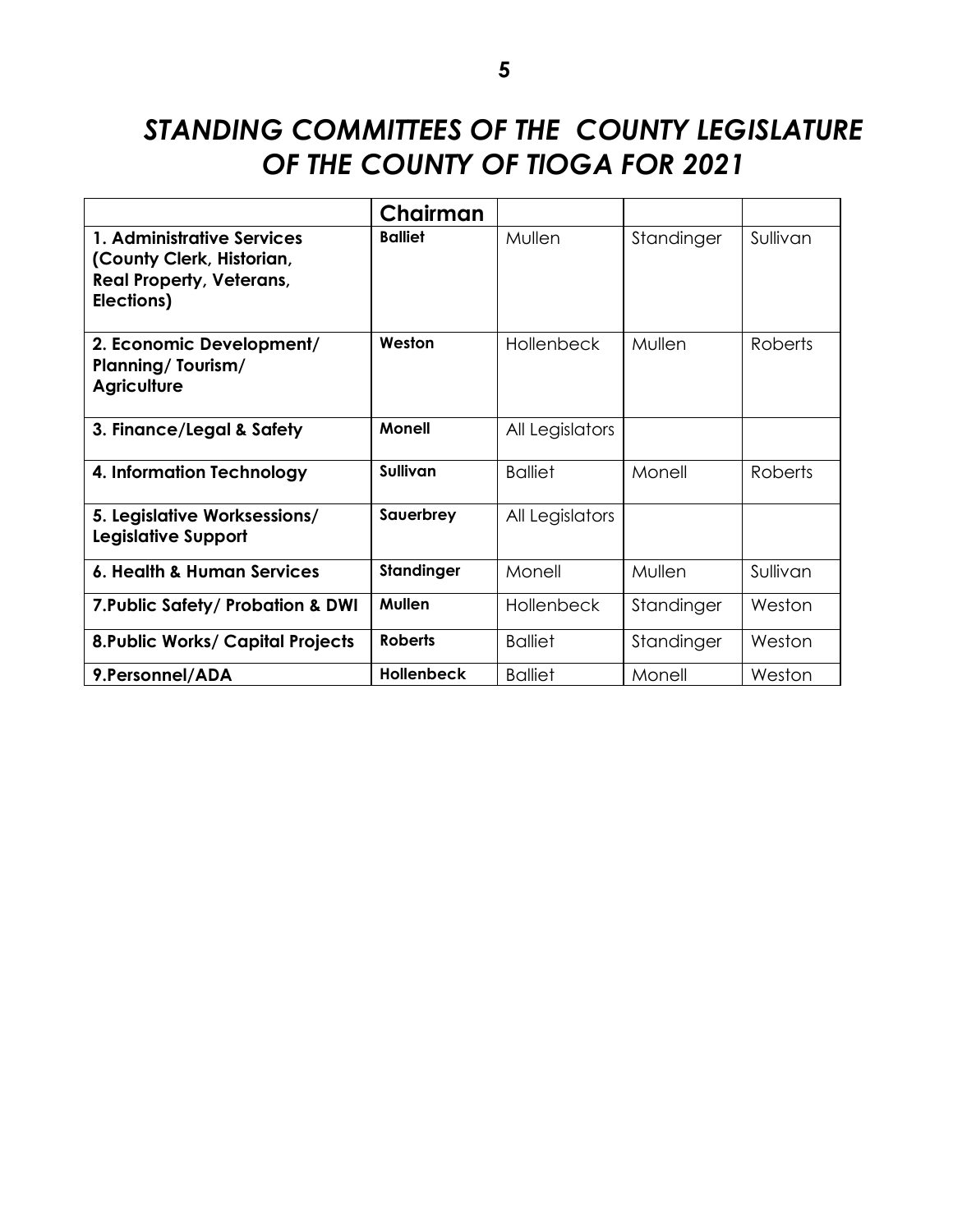WHEREAS: Shawn Yetter's position on the Broome-Tioga Workforce Development Board representing the Public Sector is up for reappointment; and

WHEREAS: Shawn Yetter has agreed to continue to serve for a two-year term on the Broome-Tioga Workforce Development Board; therefore be it

RESOLVED: That the Tioga County Legislature hereby reappoint Shawn Yetter to the Broome-Tioga Workforce Development Board for a two-year term effective January 1, 2021 through December 31, 2022.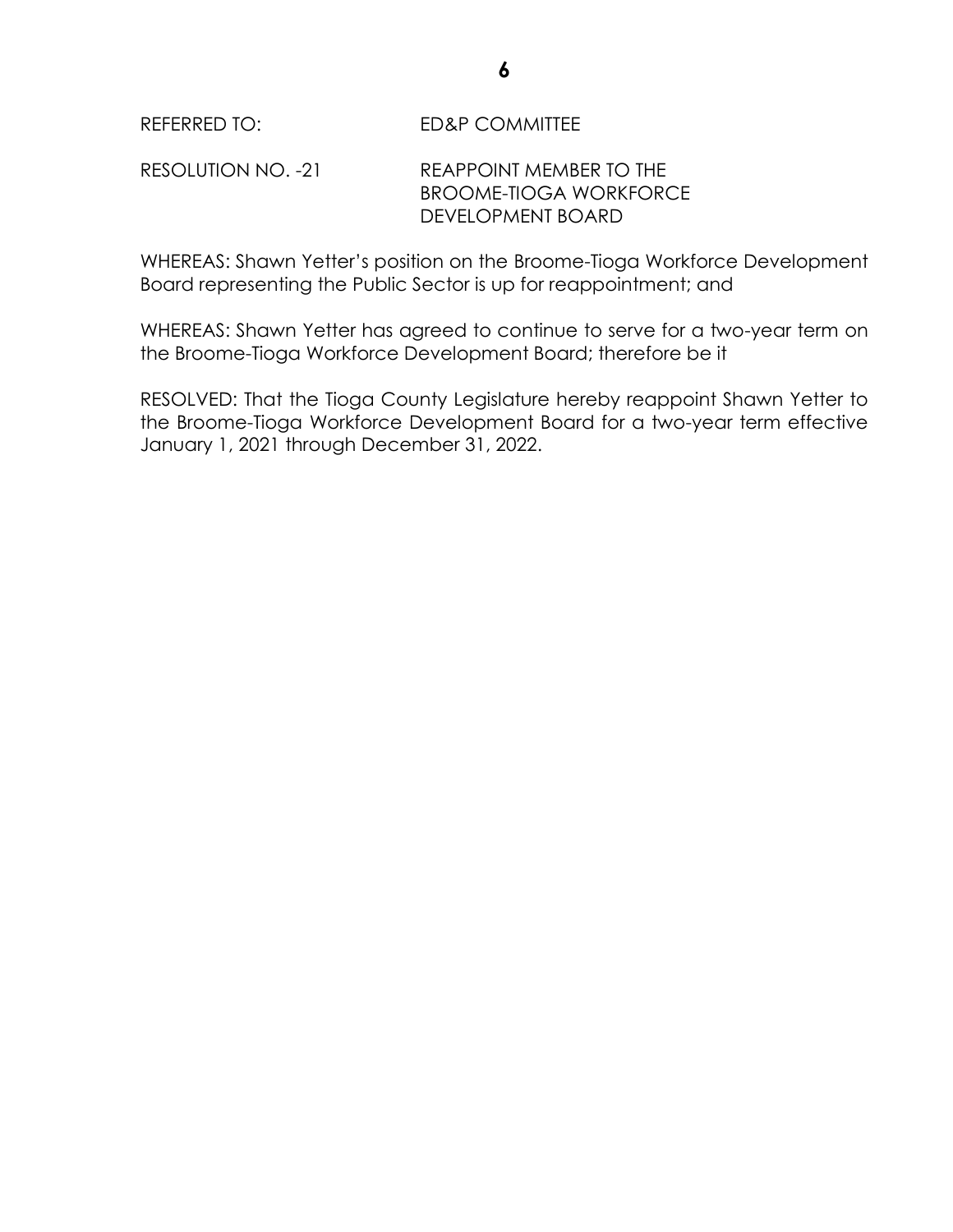# REFERRED TO: ED&P COMMITTEE

# RESOLUTION NO. -21 REAPPOINT MEMBER TO THE BROOME-TIOGA WORKFORCE DEVELOPMENT BOARD

WHEREAS: LeeAnn Tinney's position on the Broome-Tioga Workforce Development Board representing the Public Sector is up for reappointment; and

WHEREAS: LeeAnn Tinney has agreed to continue to serve for a two-year term on the Broome-Tioga Workforce Development Board; therefore be it

RESOLVED: That the Tioga County Legislature hereby reappoint LeeAnn TInney to the Broome-Tioga Workforce Development Board for a two-year term effective January 1, 2021 through December 31, 2022.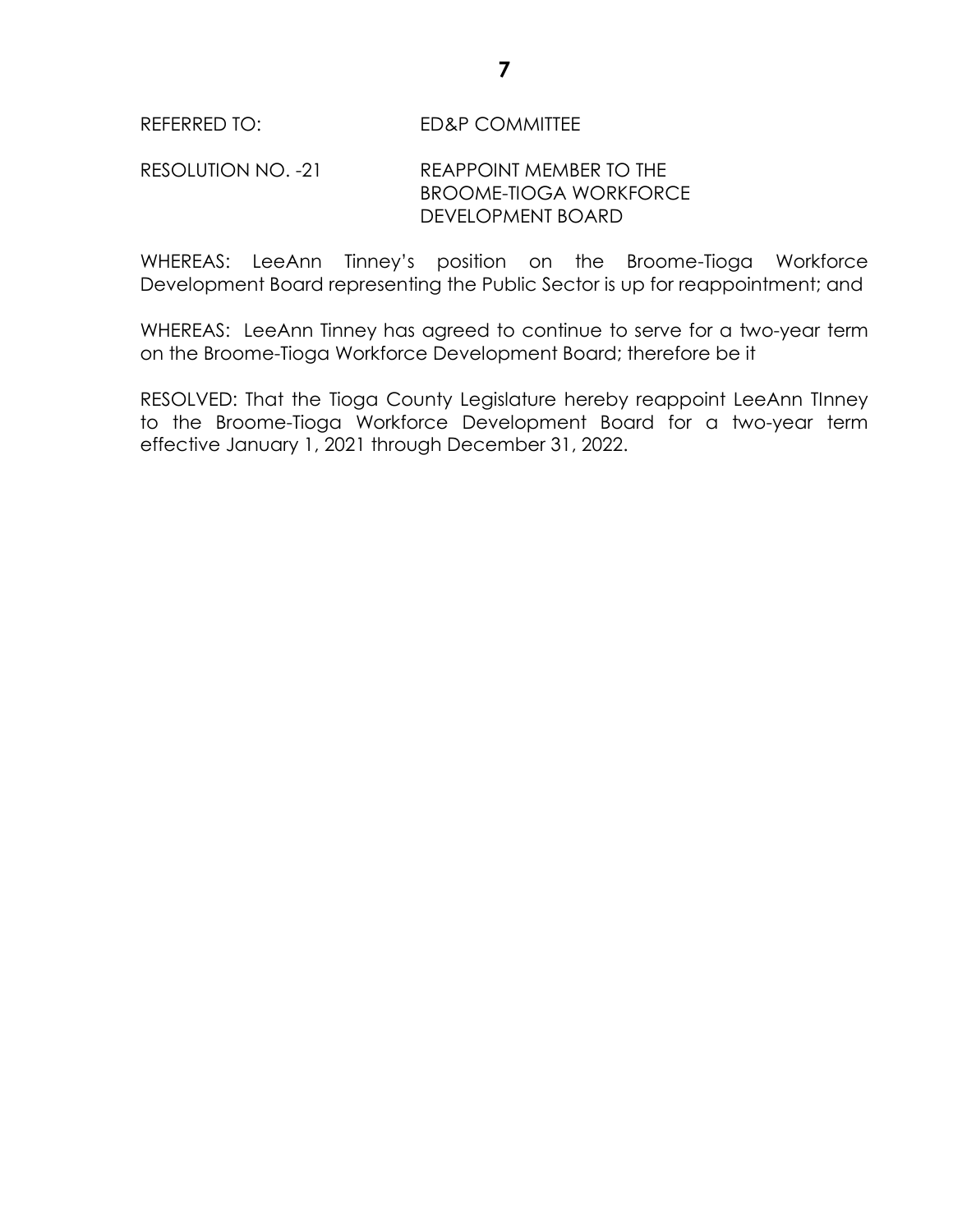WHEREAS: Karen Shelp's position on the Broome-Tioga Workforce Development Board representing the Private Sector is up for reappointment for a term of 3 years; and

WHEREAS: Karen Shelp has agreed to continue to serve for a three-year term on the Broome-Tioga Workforce Development Board; therefore be it

RESOLVED: That the Tioga County Legislature hereby reappoint Karen Shelp to the Broome-Tioga Workforce Development Board for a three-year term effective January 1, 2021 through December 31, 2023.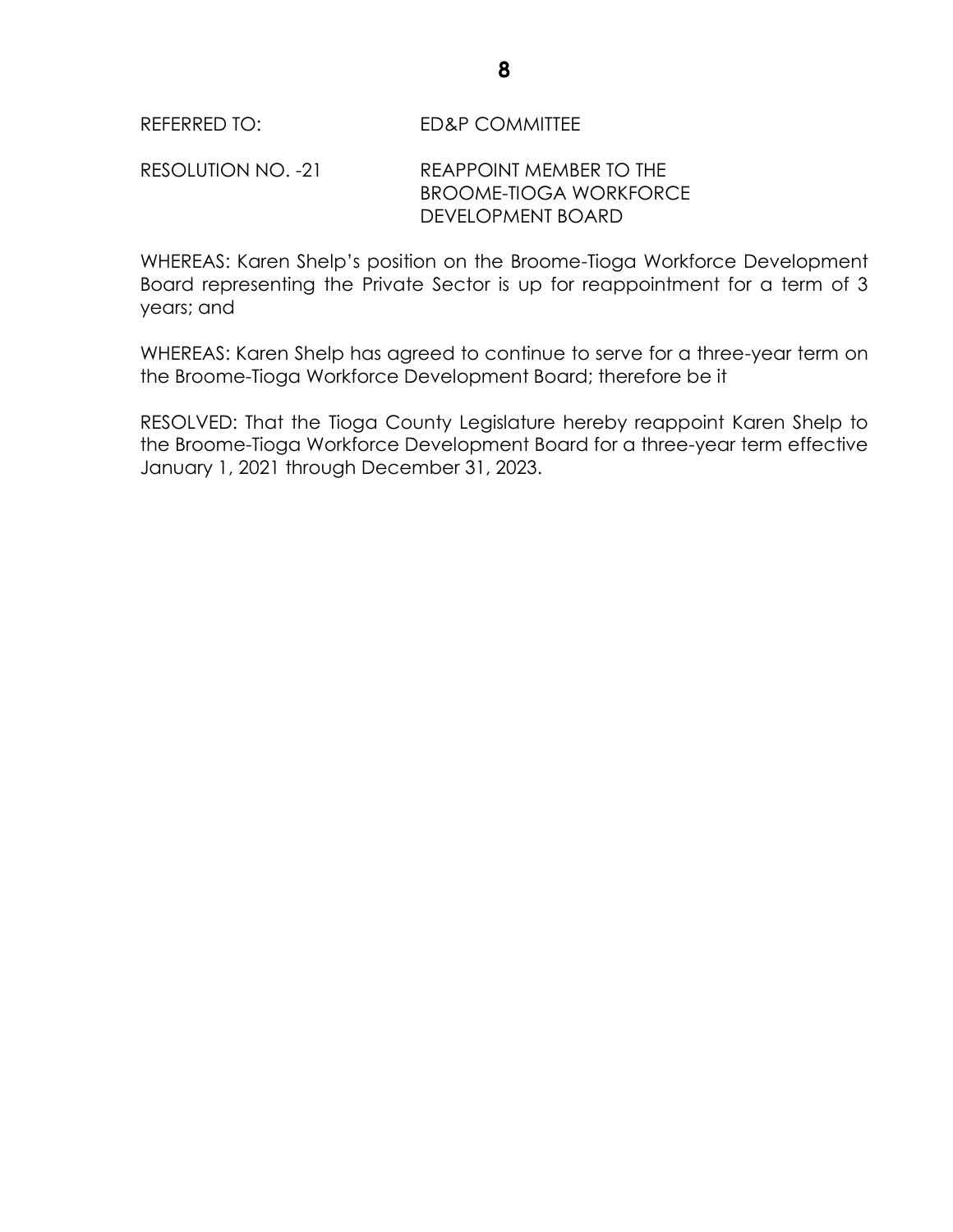WHEREAS: J. Brian Scanlon's position on the Broome-Tioga Workforce Development Board representing the Private Sector is up for reappointment for a term of 3 years; and

WHEREAS: J. Brian Scanlon has agreed to continue to serve for a three-year term on the Broome-Tioga Workforce Development Board; therefore be it

RESOLVED: That the Tioga County Legislature hereby reappoint J. Brian Scanlon to the Broome-Tioga Workforce Development Board for a three-year term effective January 1, 2021 through December 31, 2023.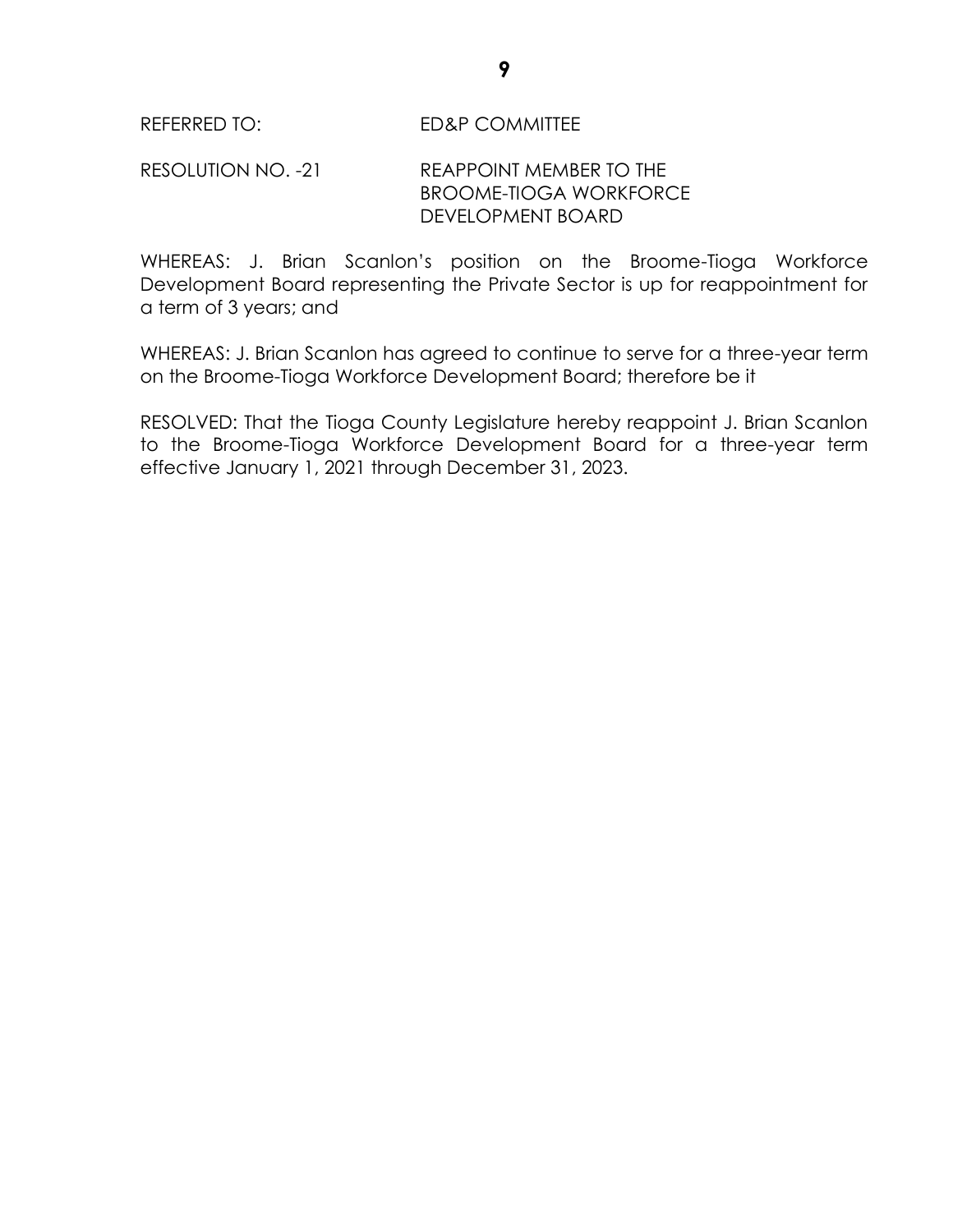WHEREAS: Chris Powers' position on the Broome-Tioga Workforce Development Board representing the Private Sector is up for reappointment for a term of 3 years; and

WHEREAS: Chris Powers has agreed to continue to serve for a three-year term on the Broome-Tioga Workforce Development Board; therefore be it

RESOLVED: That the Tioga County Legislature hereby reappoint Chris Powers to the Broome-Tioga Workforce Development Board for a three-year term effective January 1, 2021 through December 31, 2023.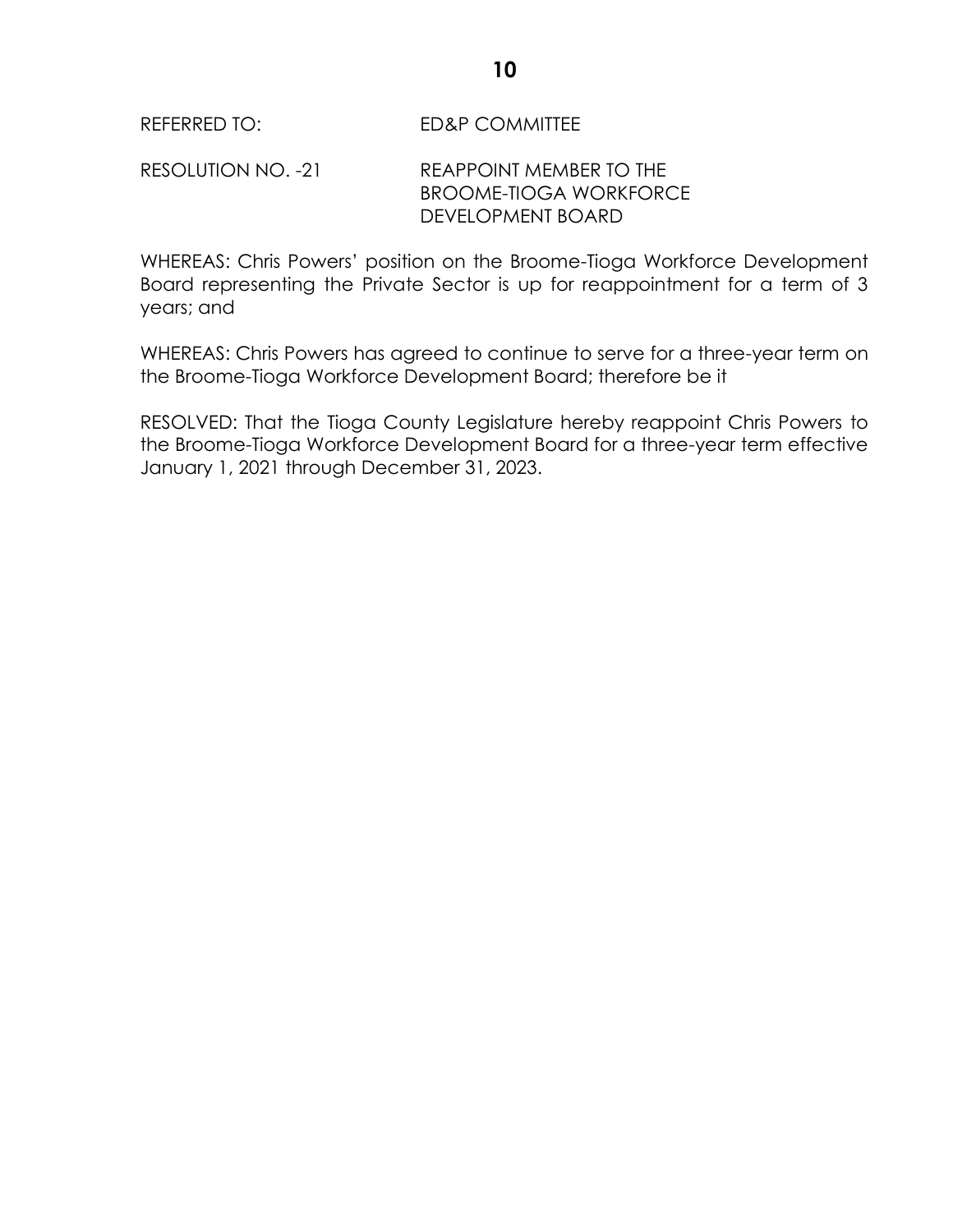# REFERRED TO: ED&P COMMITTEE

# RESOLUTION NO. -21 REAPPOINT MEMBER TO THE BROOME-TIOGA WORKFORCE DEVELOPMENT BOARD

WHEREAS: Maureen Abbott's position on the Broome-Tioga Workforce Development Board representing the Public Sector is up for reappointment; and

WHEREAS: Maureen Abbott has agreed to continue to serve for a four-year term on the Broome-Tioga Workforce Development Board; therefore be it

RESOLVED: That the Tioga County Legislature hereby reappoint Maureen Abbott to the Broome-Tioga Workforce Development Board for a four-year term effective January 1, 2021 through December 31, 2024.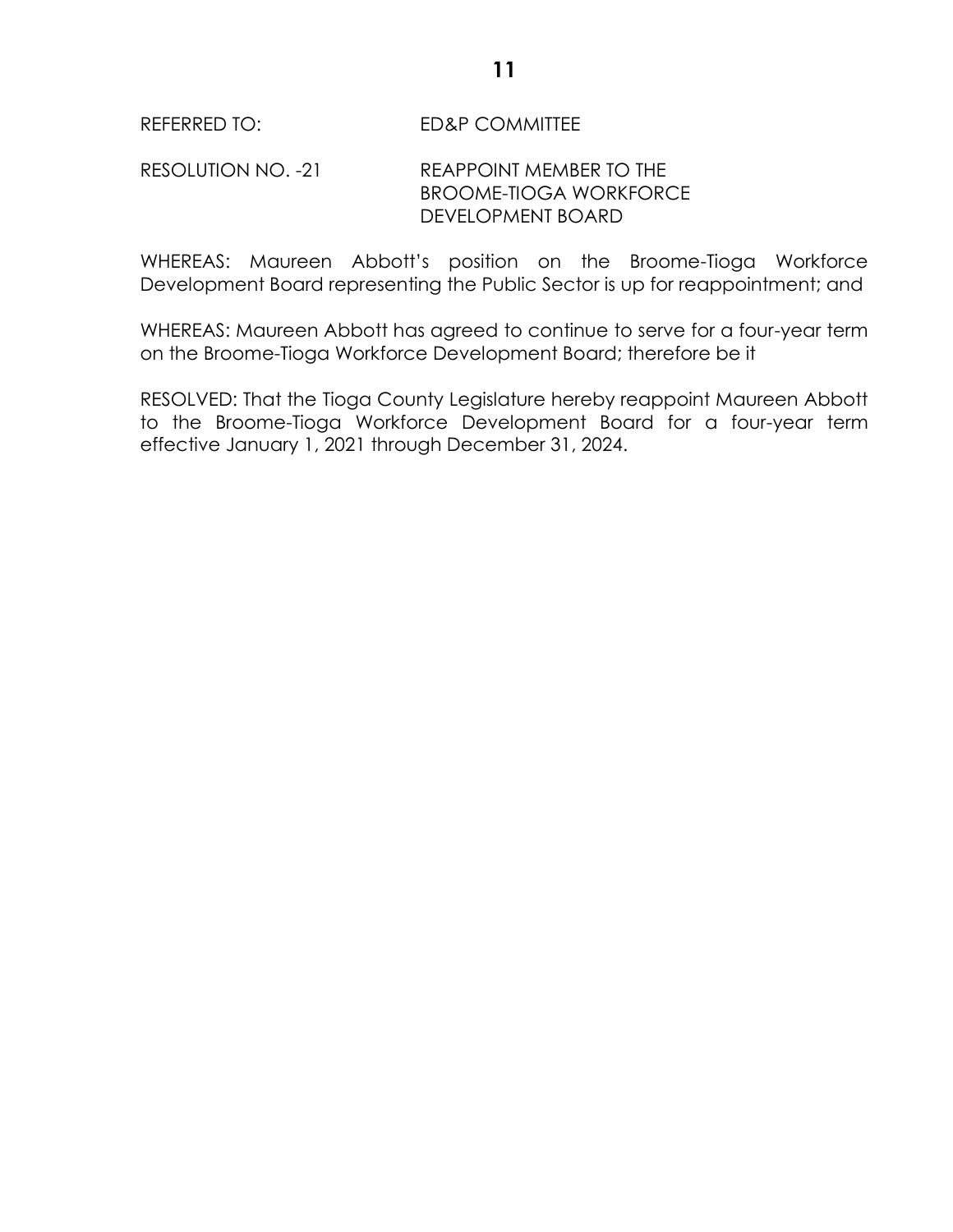#### REFERRED TO: ED&P COMMITTEE

#### RESOLUTION NO. -21 RECOMMEND MEMBERS TO THE SUSQUEHANNA HERITAGE AREA COMMISSION

WHEREAS: Per Resolution 25-16, the Tioga County Legislature resolved that the Economic Development and Planning Committee recommend designees for the Municipal Representative and also the Advisory Board Member on the Susquehanna Heritage Area (SHA) Commission for the term of office of the County Legislative Chair who appoints said persons; and

WHEREAS: Currently Rebecca Maffei, Tioga County Tourism Director, and Abbey Hendrickson, Community Development Specialist of Economic Development and Planning, have been serving as the two (2) SHA Commission members; and

WHEREAS: Rebecca Maffei, Tioga County Tourism Director, and Abbey Hendrickson, Community Development Specialist of Economic Development and Planning, are willing to serve as the two (2) SHA Commission members; therefore be it

RESOLVED: That the Economic Development and Planning Committee recommend Rebecca Maffei, the Tioga County Tourism Director, continue to serve as the Municipal Representative and Abbey Hendrickson, Community Development Specialist, continue to serve as the Advisory Board member on the Susquehanna Heritage Area Commission for the term of office of the County Legislative Chair who appoints said person.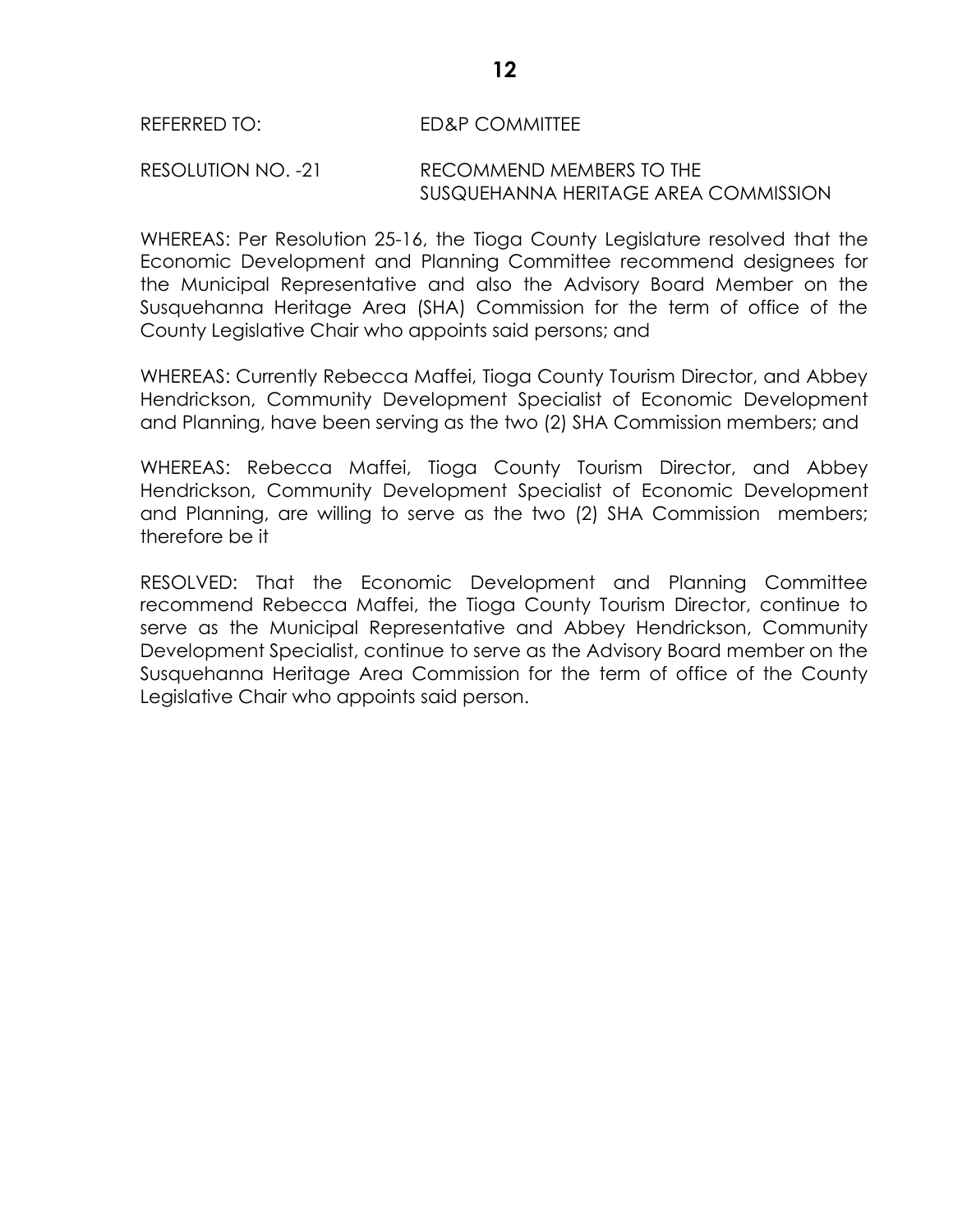# REFERRED TO: ADMINISTRATIVE SERVICES COMMITTEE

#### RESOLUTION NO. -21 HISTORY OF TIOGA COUNTY BELL OF SESSIONS AND RETURN OF HISTORICAL ARTIFACT

WHEREAS: In 1823, the first Tioga County Courthouse was built in Owego and in 1855 improvements were made to the building including a cupola for a bell; and

WHEREAS: The Tioga County Board of Supervisors approved the sum of \$300.00 be raised for the purpose of procuring a suitable courthouse bell to be hung in the cupola of the courthouse as documented in the November 16, 1855 journal of proceedings; and

WHEREAS: The actual cost of the bell was only \$200.00 due to the foundry granting a discount because of failure to enter a complete year date on the bell and only scribed 185 that should have been the year 1855 or 1856; and

WHEREAS: In 1868, the courthouse was declared unsuitable for legal business; and

WHEREAS: In 1871, the Village of Owego deeded a plot of land on the public square for Tioga County to build a new courthouse, which was erected in 1872- 1873. After the construction of the new courthouse, the bell was removed from the former courthouse and installed in the southwest tower and used as the Bell of Sessions on November 25, 1873; and

WHEREAS: In 1931, it was determined the towers on the 1872 courthouse were in disrepair and too costly to rebuild back to their original design. Therefore, the towers were lowered and the courthouse Bell of Sessions was removed from the tower and no longer used by Tioga County; and

WHEREAS: The Village of Owego Board of Trustees requested the Bell of Sessions be loaned to the Village of Owego and placed in the Croton Hose Co. No. 3 fire station on Talcott Street to be used as the fire bell with the stipulation that it is to be returned to the County of Tioga, upon request of this Board, or at such time the Croton Hose Co. No. 3 fire station deemed the bell was no longer needed; and

WHEREAS: In December 1952, the Croton Hose Co. No. 3 fire station removed the bell and replaced it with a siren. It is at this time the bell should have been returned to Tioga County, as previously stipulated; and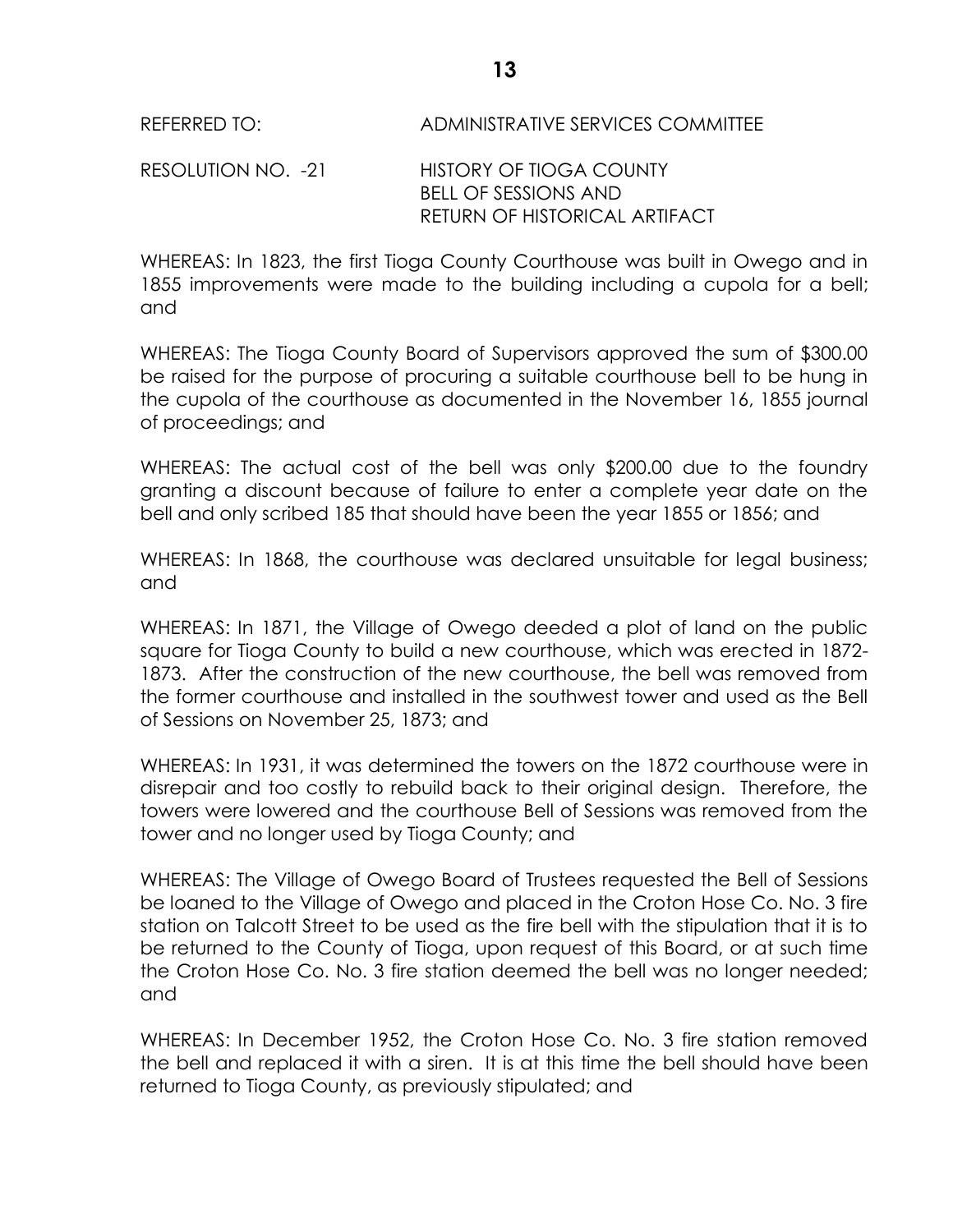WHEREAS: In 1953, Croton Hose Co. No. 3 inadvertently donated the bell to the Lounsberry Methodist Church in Nichols, NY. The Lounsberry Methodist Church was in the process of rebuilding their church due to their former church being destroyed by fire in October 1952. The church held their opening for worship of the rebuilt church on April 3, 1955 noting the church bell donation from the Owego Fire Department in their Souvenir Booklet of the Opening for Worship of the Rebuilt Lounsberry Methodist Church; and

WHEREAS: Tioga County Historian Emma Sedore has researched and outlined the timeline of the Tioga County Bell of Sessions as documented by Tioga County Journal of Proceedings, Croton Hose Co. No. 3 Minute Book; and the Souvenir Booklet of the Opening for Worship of the Rebuilt Lounsberry Church; and

WHEREAS: The church bell in the steeple of the Lounsberry United Methodist Church located at 3586 East River Road, Nichols, NY is the original bell that was purchased by Tioga County and hung in the cupola of the first courthouse in Owego, NY; therefore be it

RESOLVED: The Bell of Sessions is a historical artifact and is legally the property of Tioga County, NY and must be returned to Tioga County, NY if the Lounsberry United Methodist Church deems it is no longer of use to them or upon request of the County for any reason; and be it further

RESOLVED: That a copy of this resolution be sent to the Lounsberry United Methodist Church.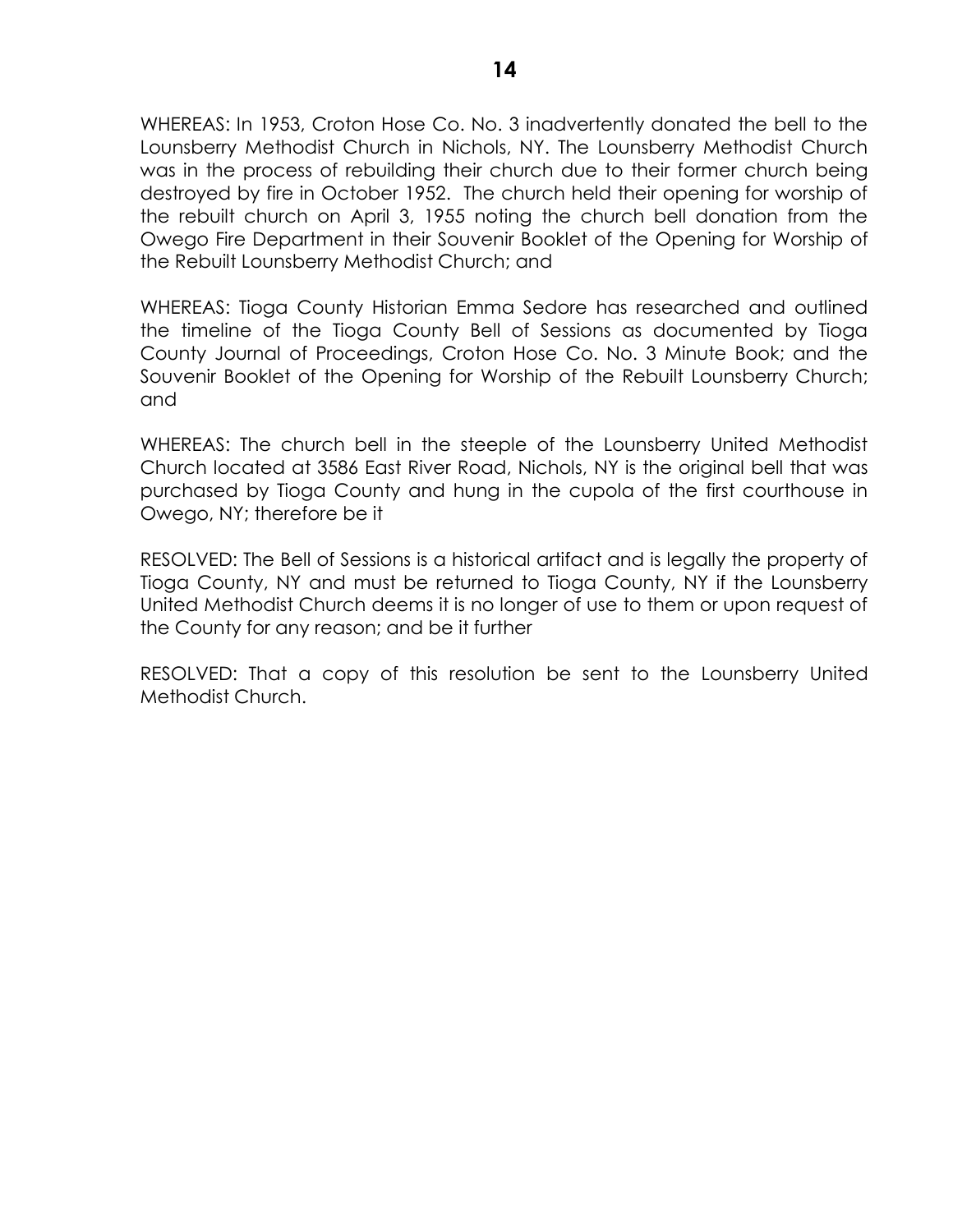# REFERRED TO: LEGISLATIVE WORKSESSION

RESOLUTION NO. -21 ADOPT LOCAL LAW NO. 1 OF 2021

WHEREAS: A public hearing was held on January 7, 2021 following due notice thereof to consider the adoption of Local Law Introductory No. A of the Year 2021 A Local Law to establish the staggered terms of Tioga County Legislators as established in Local Law No. 2 of 1994 and Local Law No. 2 of 2011; and

WHEREAS: It is in the best interests of the residents of Tioga County to adopt such Local Law which will be Local Law No. 1 of 2021; therefore be it

RESOLVED: That the following Local Law be and hereby is adopted;

County of Tioga

Local Law No. 1 of the Year 2021.

A Local Law to establish the staggered terms of Tioga County Legislators as established in Local Law No. 2 of 1994 and Local Law No. 2 of 2011.

Be It Enacted by the Legislature of the County of Tioga as follows:

# SECTION 1: TERMS OF OFFICE

Notwithstanding the provisions of any general, special or local law to the contrary, members of the Tioga County Legislature shall continue to be elected to staggered terms of three and four years over a ten-year cycle as established in Local Law No. 2 of 1994 and Local Law No. 2 of 2011.

# SECTION 2: STAGGERED TERMS OF OFFICE

- A. The seven County Legislative Districts shall be divided into two groups as follows:
	- 1. Group One shall consist of:
		- a. The representative from District No 1
		- b. The representative from District No 2
		- c. The representatives from District No. 4
		- d. The representative from District No. 5
	- 2. Group Two shall consist of:
		- a. The representative from District No. 3
		- b. The representative from District No. 6
		- c. The representatives from District No. 7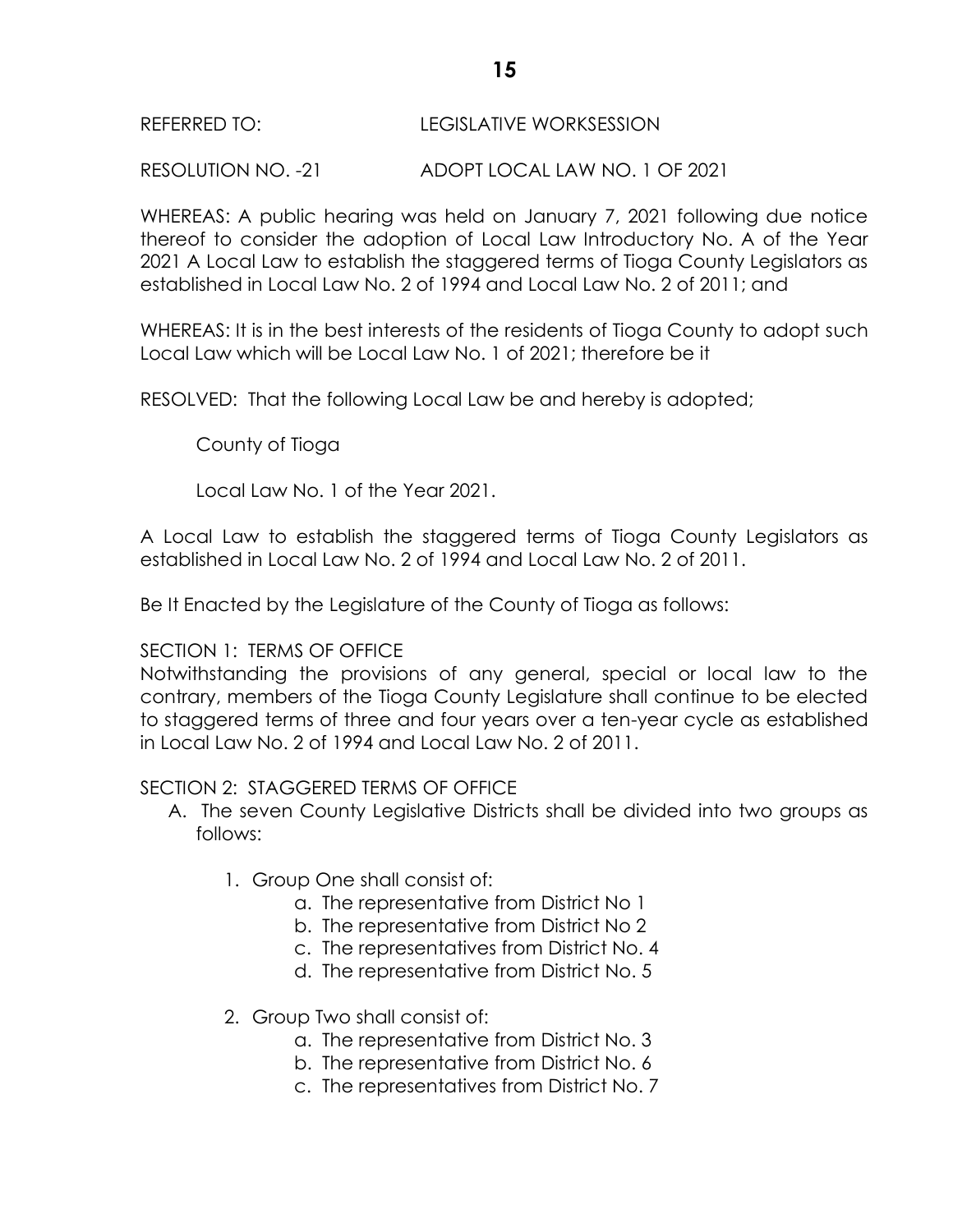- B. The County Legislators elected from the County Legislative Districts included in Group One shall be elected for a term of four (4) years at the general election to be held in the year Two Thousand Twenty-One (2021) and shall be elected for a term of three (3) years at the general elections to be held Two Thousand Twenty-Five (2025) and Two Thousand Twenty-Eight (2028).
- C. The County Legislators from the County Legislative Districts included in Group Two shall be elected for a term of three (3) years at the general elections to be held in the years Two Thousand Twenty-One (2021) and Two Thousand Twenty-Four (2024) and shall be elected for a term of four (4) years at the general election to be held in Two Thousand Twenty-Seven (2027).
- D. Subject to reapportionment, if necessary, staggered terms shall be utilized in the general elections following succeeding federal decennial censuses.

#### SECTION 3: COUNTY ATTORNEY

The term of office of the County Attorney shall be the same as the term of office of the Legislators in Group One.

#### SECTION 4: LEGISLATIVE CLERK

The term of office of the Legislative Clerk shall be the same as the term of office of the Legislators in Group One.

#### SECTION 5: BUDGET OFFICER

The term of office of the Budget Officer shall be the same as the term of office of the Legislators in Group One.

SECTION 6: EFFECTIVE DATE

This local law shall be effective on the date of adoption.

And be it further

RESOLVED: That the Clerk of the Legislature be and hereby is directed, pursuant to Local Law No. 4 of 1992, to cause to be published in the official newspapers of the County of Tioga a synopsis of such Local Law, such synopsis to be within ten days after adoption of the Local Law; and be it further

RESOLVED: That the Clerk of the Legislature be and hereby is directed within five days after adoption of such Local Law to cause the Local Law to be filed as required by the Municipal Home Rule Law Section 27.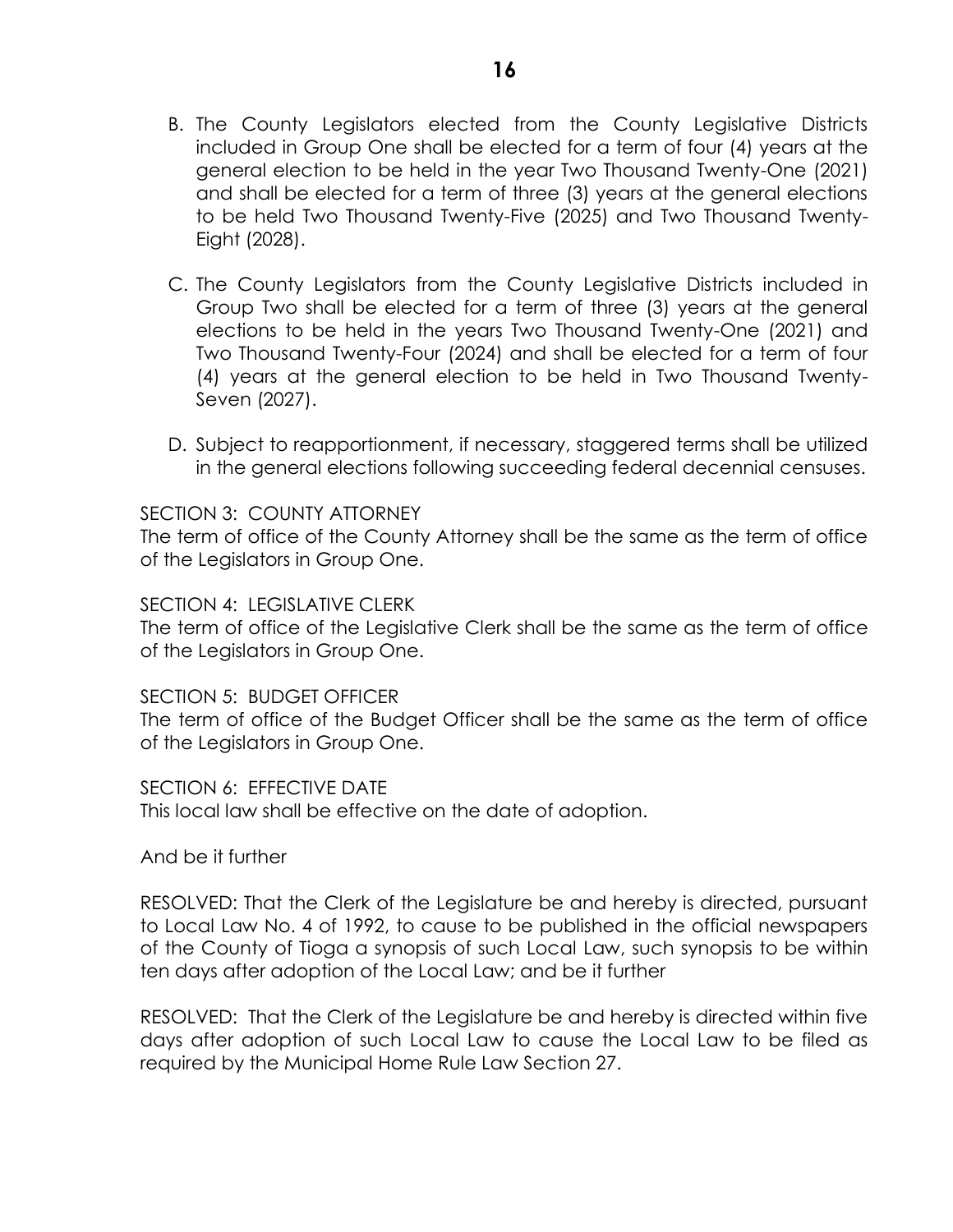RESOLUTION NO. -21 RESOLUTION TO CONTRACT WITH NATIONAL TEST SYSTEMS FOR INSTANT URINE TESTS AND LAB TESTING

WHEREAS: Tioga County Probation needs to purchase instant urine testing products and lab services to provide confirmed test results for defendants and respondents court ordered to submit to substance abuse testing; and

WHEREAS: Tioga County Probation has obtained three estimates for the purchase of instant urine testing products as follows:

- 1. MED-TOX (NYS Contract) \$4.13 each for 5 panel test (THC/COC/OPI/AMP/PCP)\* not enough drugs
- 2. Premier Biotech- \$7.87 each for 9 panel test
- 3. Mercedes Premier \$4.13 each for 12 panel test (AMP/BAR/BZO/COC/MET/MDMA/MTD/MOP/OXY/THC/BUP/ETG)
- > National Test Systems \$3.60 each for 12 panel test plus adulterant test (COC/THC/MOP/AMP/MET/BZO/MTD/OXY/MDMA/BUP/FEN/ETG)

The cost to purchase testing supplies from National Test Systems is less expensive and more expeditious for Probation's testing program; and

WHEREAS: Tioga County Probation previously sent urine samples for confirmation testing to Thomas G. Rosano PhD. LLC DBA National Toxicology Center in Albany, NY. This testing service has increased in price to the point that it is no longer fiscally prudent for Probation to continue using; and

WHEREAS: National Test Systems also has lab services available for urine samples confirmation with pricing as follows:

| Class I Drugs: (AMP/MET/MDMA/THC/COC/BAR/MTD/PCP)        | \$17.00/ drug |
|----------------------------------------------------------|---------------|
| Class II Drugs: (OPI/OXY/6MAM/BZO/BUP/FYL/GABA/KRA/TRAM) | \$24.00/ drug |
| Class III Drugs: (K2/SPICE)                              | \$44.00/ drug |

Therefore be it

RESOLVED: That the Tioga County Probation Director is approved to contract with National Test Systems to purchase instant testing supplies and lab services in 2021, if the contract is approved by the County Attorney.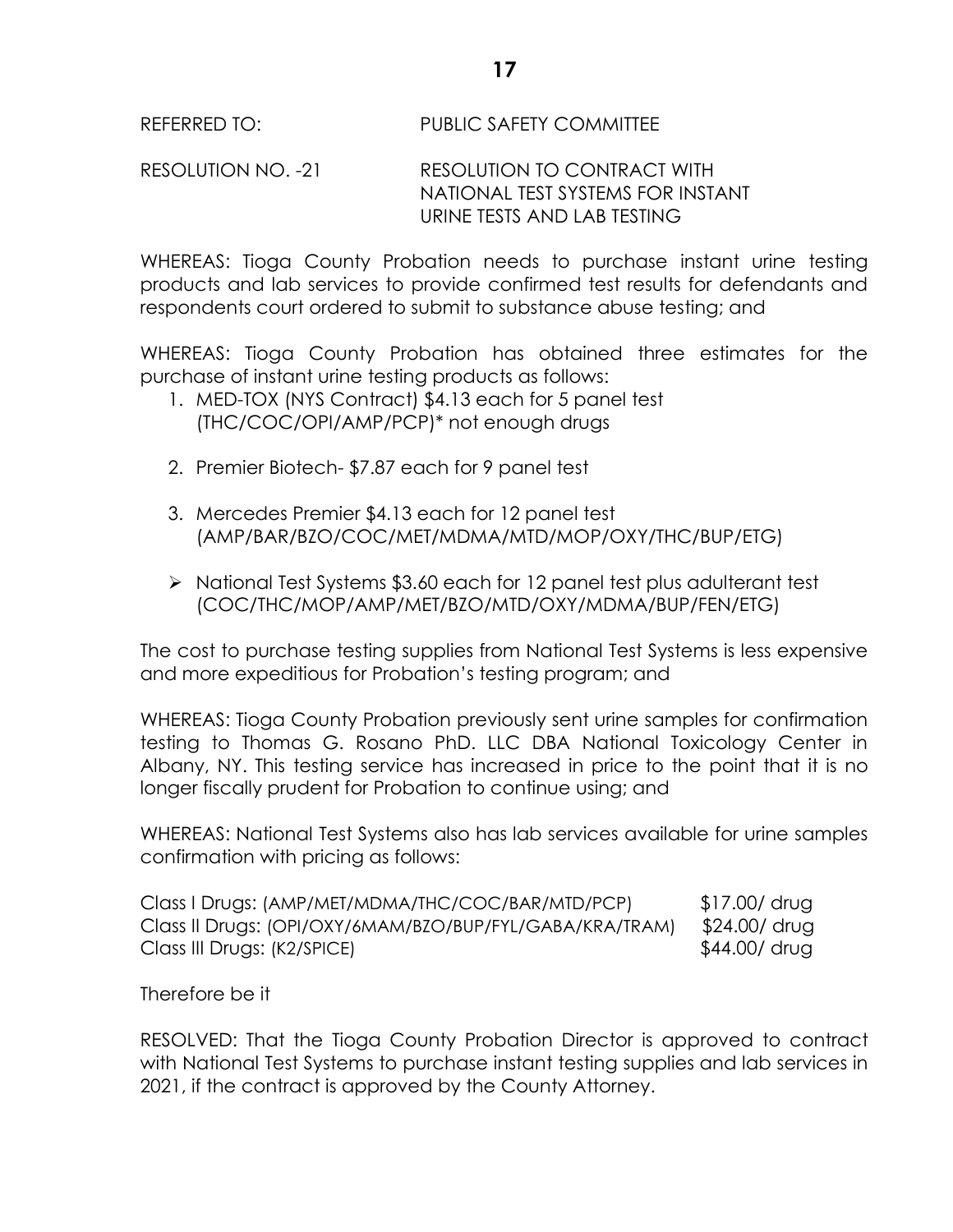| REFERRED TO: | <b>PUBLIC SAFETY COMMITTEE</b> |  |  |  |
|--------------|--------------------------------|--|--|--|
|              | <b>FINANCE COMMITTEE</b>       |  |  |  |

RESOLUTION NO. -21 AUTHORIZE ACCEPTANCE OF 2021 NYS PTS GRANT (PTS-2021-Tioga Co SO-00215-054) APPROPRIATION OF FUNDS & MODIFY 2021 BUDGET SHERIFF'S OFFICE

WHEREAS: The Sheriff's Office applied for and was awarded a NYS PTS (Police Traffic Services) grant (PTS-2021-Tioga Co-SO-00215-054) in the amount of \$14,580; and

WHEREAS: This funding must be accepted and appropriated; therefore be it

RESOLVED: That the Tioga County Legislature authorize the acceptance of this award; and be it further

RESOLVED: That the 2021 budget be modified and funds be appropriated to the following accounts:

| FROM: | A3110.433900 Sheriff-State Aid | \$14,580 |
|-------|--------------------------------|----------|
| TO:   | A3110.510030 Sheriff Overtime  | \$14,580 |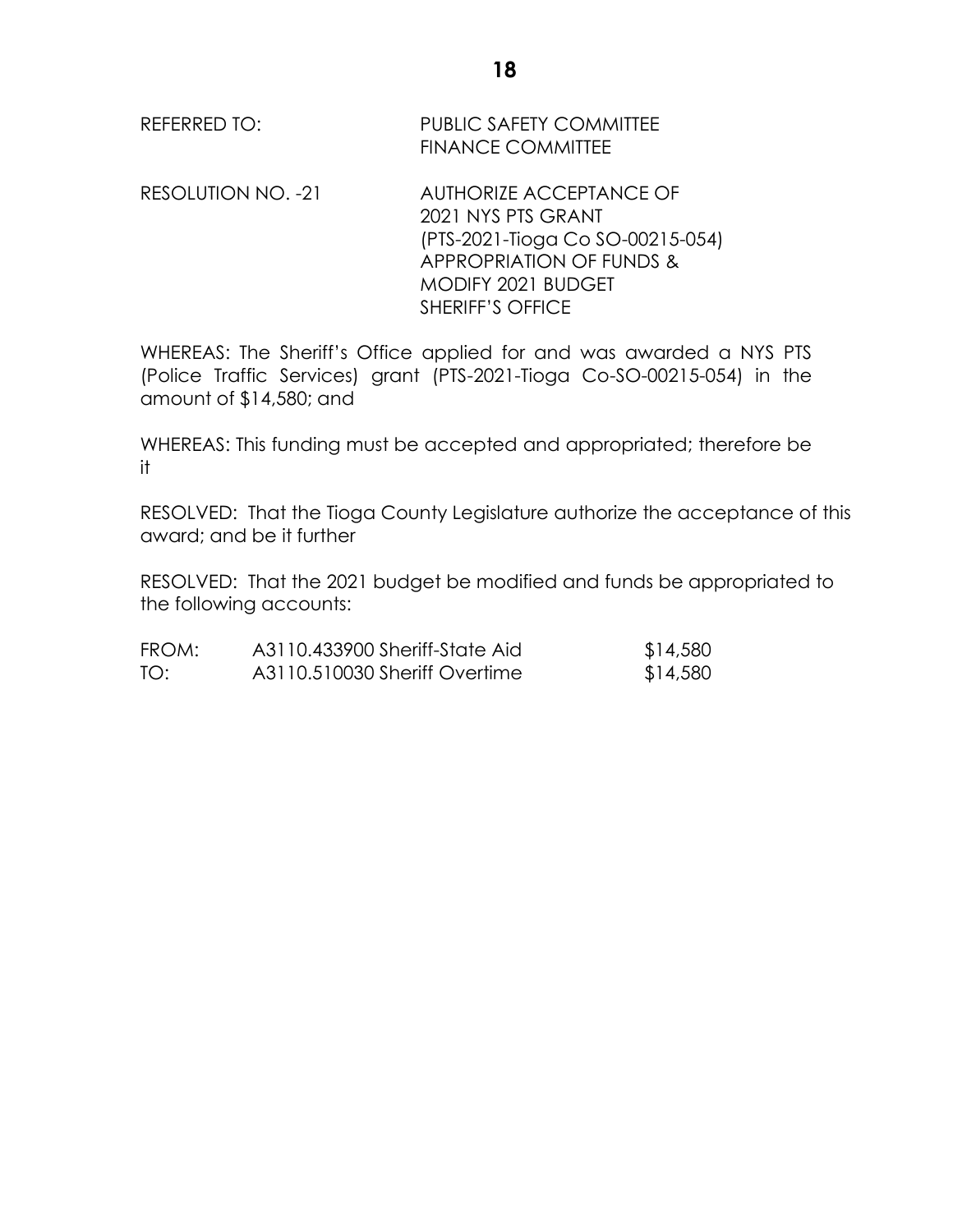# REFERRED TO: ADMINISTRATIVE SERVICES COMMITTEE FINANCE/LEGAL COMMITTEE

RESOLUTION NO. -21 APPLY FOR NYS ELECTIONS CYBERSECURITY REMEDIATION GRANT PROGRAM

WHEREAS: The New York State Board of Elections authorizes a total of \$9 million from federal HAVA funds for use by county boards of elections to implement cybersecurity remediation and mitigation services; and

WHEREAS: Tioga County is authorized to receive up to \$74,661.73 reimbursement from these funds for eligible expenses related to remediation and mitigation services for elections cybersecurity, which have taken place between December 21, 2019 and December 31, 2021; and

WHEREAS: To be eligible for this grant program, the Tioga County Chief Information Officer and Election Commissioners developed a cybersecurity remediation plan during July and August of 2020, which was approved by the NYS Board of Elections in September of 2020; and

WHEREAS: All claims for payment must be submitted to NYS Board of Elections no later than December 31, 2021; and

WHEREAS: This funding must be accepted and appropriated; therefore be it

RESOLVED: That the Tioga County Board of Elections is authorized to apply for the NYS Elections Cybersecurity Grant Program as soon as practicable; and be it further

RESOLVED: That the 2021 budget be modified and funds be appropriated to the following accounts:

| FROM: | H <sub>1450</sub> -440890 | CYBER Federal Aid-HAVA | \$74,661.73 |
|-------|---------------------------|------------------------|-------------|
| TO:   | H1450-520620              | CYBER Software Expense | \$74,661.73 |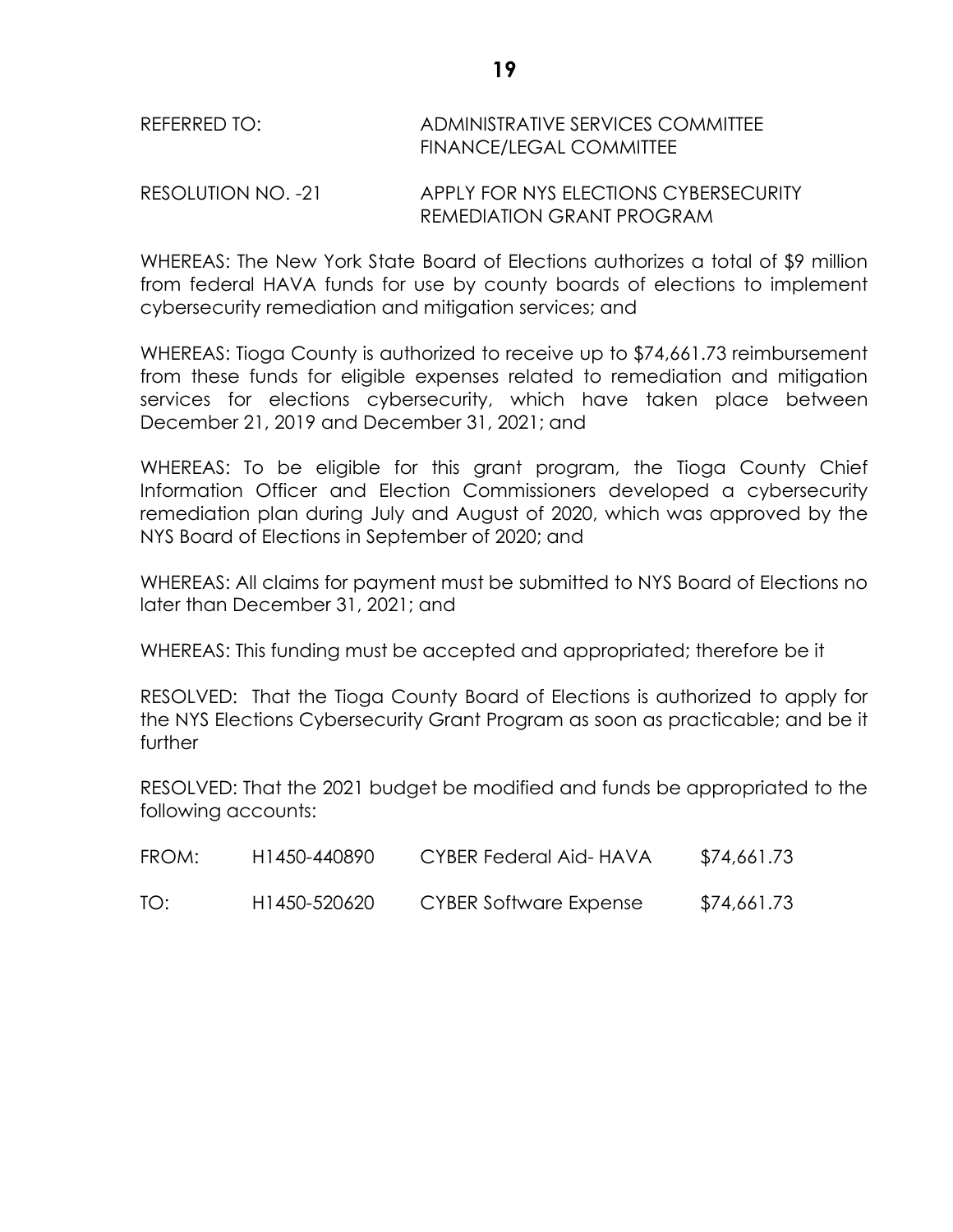| REFERRED TO:       | ADMINISTRATIVE SERVICES COMMITTEE<br><b>FINANCE/LEGAL COMMITTEE</b> |
|--------------------|---------------------------------------------------------------------|
| RESOLUTION NO. -21 | AUTHORIZE BOARD OF ELECTIONS                                        |
|                    | TO PURCHASE NEW DOMINION VOTING                                     |
|                    | MACHINES AND AMEND BUDGET                                           |

WHEREAS: The Tioga County IT capital plan included replacing the aging optical scan voting machines in 2020; and

WHEREAS: The Election Commissioners opted to postpone the replacement of voting machines to 2021, considering that 2020 would be (and was) a very busy Presidential Election year and the introduction of additional new technology on top of the changes implemented in 2019, such as ePollbooks, could be too much all at once for BOE staff and election inspectors; and

WHEREAS: Dominion Voting Systems provided the Board of Elections with a quote for 26 ImageCast Evolution (ICE) voting machines (state contract number PC66393), and staff training, for \$284,154.00, which would replace the current Ballot Marking Device (BMD) voting machines, and the BOE would retain eight ImageCast Precinct (ICP) scanners for continued use; and

WHEREAS: Only one other voting system vendor is authorized for use in New York State, and a switch to the other vendor would be more costly because it would require purchase of significantly more machines (to also replace the Dominion ICPs, and the competitor's machines cannot accommodate as many voters as a Dominion machine) as well as a whole new election software program to interface with their machines; and

WHEREAS: For the past three years, a dedicated amount has been budgeted and not used in anticipation of funding the Hardware Reserve for the purchase of the new voting machines, \$110,000 in 2018, \$120,000 in 2019, and \$120,000 in 2020, a total of \$350,000; and

WHEREAS: Legislative approval is needed to transfer funds to a Hardware Reserve; therefore be it

RESOLVED: That the Tioga County Board of Elections is authorized to enter into a purchase agreement with Dominion Voting Systems for 26 ICE machines at a capital expense of \$284,154.00, and that the Board of Elections 2021 capital fund for voting machines H1450 520300 shall include \$284,154.00; and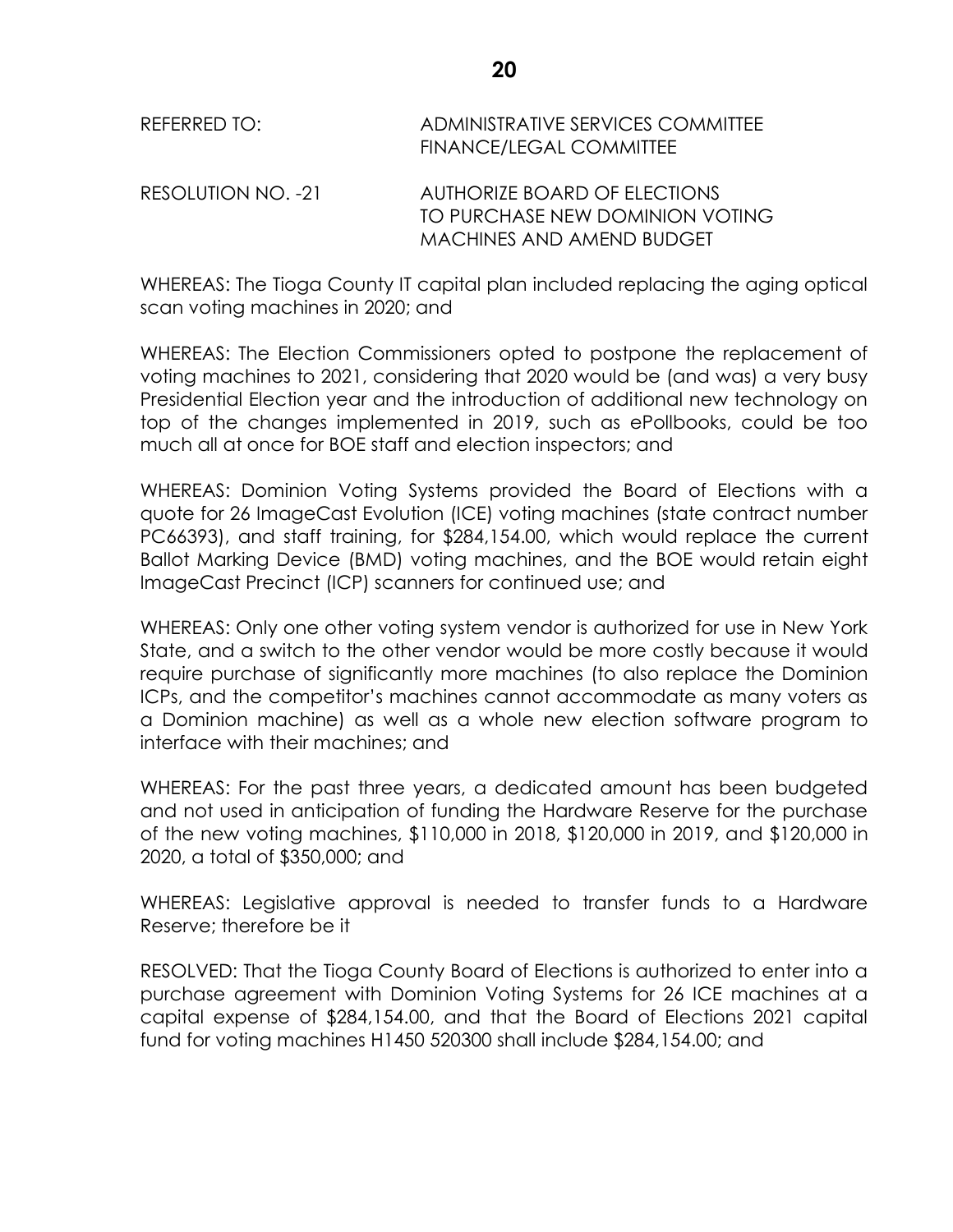RESOLVED: That the following funds be transferred from the Unrestricted Fund Balance to the Hardware Reserve for the purchase of the Dominion Voting Machines, but also to earmark for future voting machine upgrades:

| FROM: | H 390900 Fund Balance - Unrestricted   | \$350,000.00 |
|-------|----------------------------------------|--------------|
| TO:   | H 387805 Capital Hardware Reserve Fund | \$350,000.00 |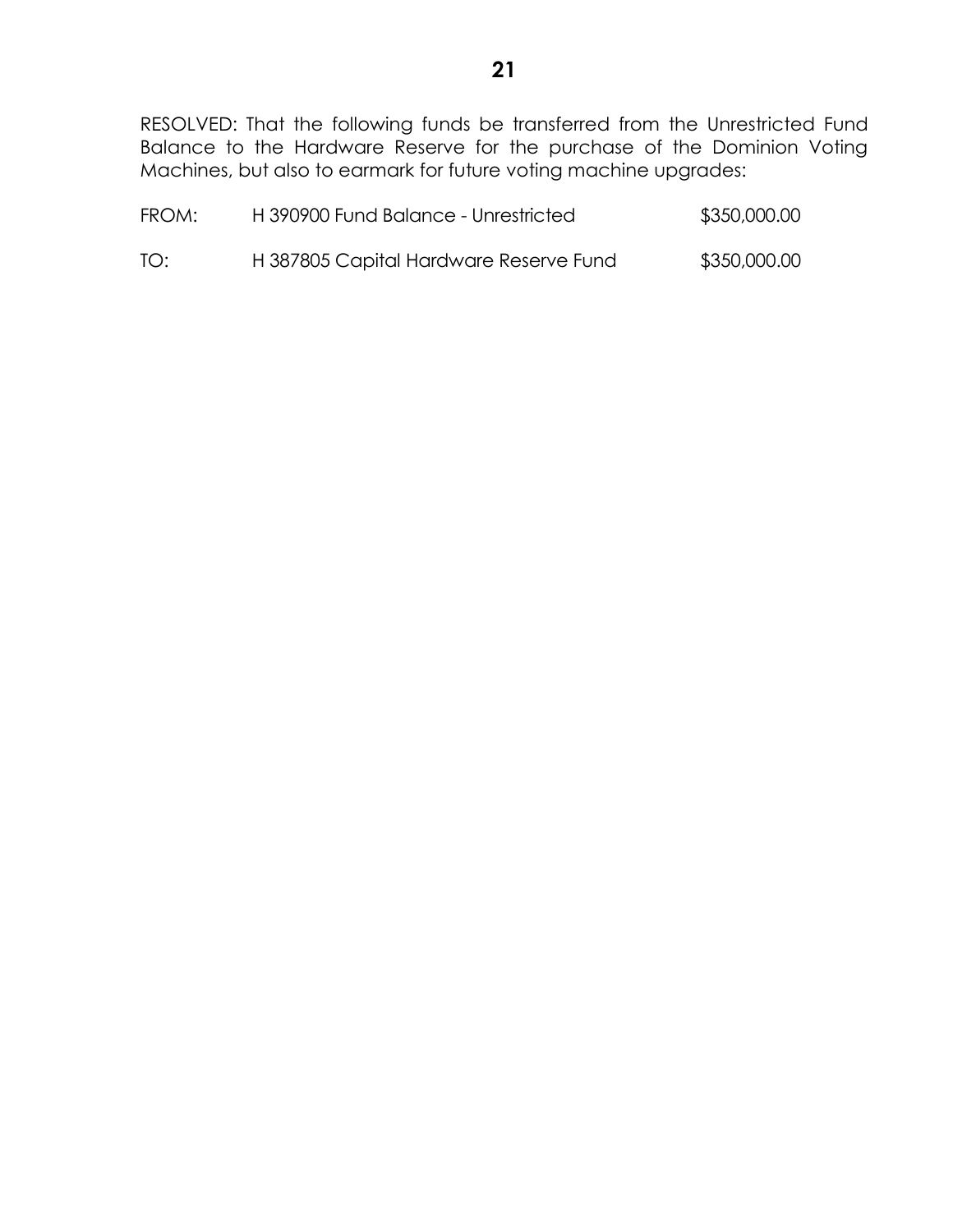# REFERRED TO: PUBLIC WORKS COMMITTEE

RESOLUTION NO. -21 AWARD DESIGN SERVICES TO DELTA ENGINEERS FOR TALCOTT STREET BRIDGE REPAIR

WHEREAS: The Commissioner of Public Works budgeted for the repair of Talcott Street Bridge; and

WHEREAS: The Commissioner of Public Works received a proposal for design services for this project from Delta Engineers, Endwell NY; and

WHEREAS: The proposal for this bridge came in at \$24,868; therefore be it

RESOLVED: That the Tioga County Legislature award the design services contract for Talcott Street Bridge to Delta Engineers, Endwell NY not to exceed \$24,868 to be paid out of the following account:

H5110.540004.H2101 – Talcott Street Bridge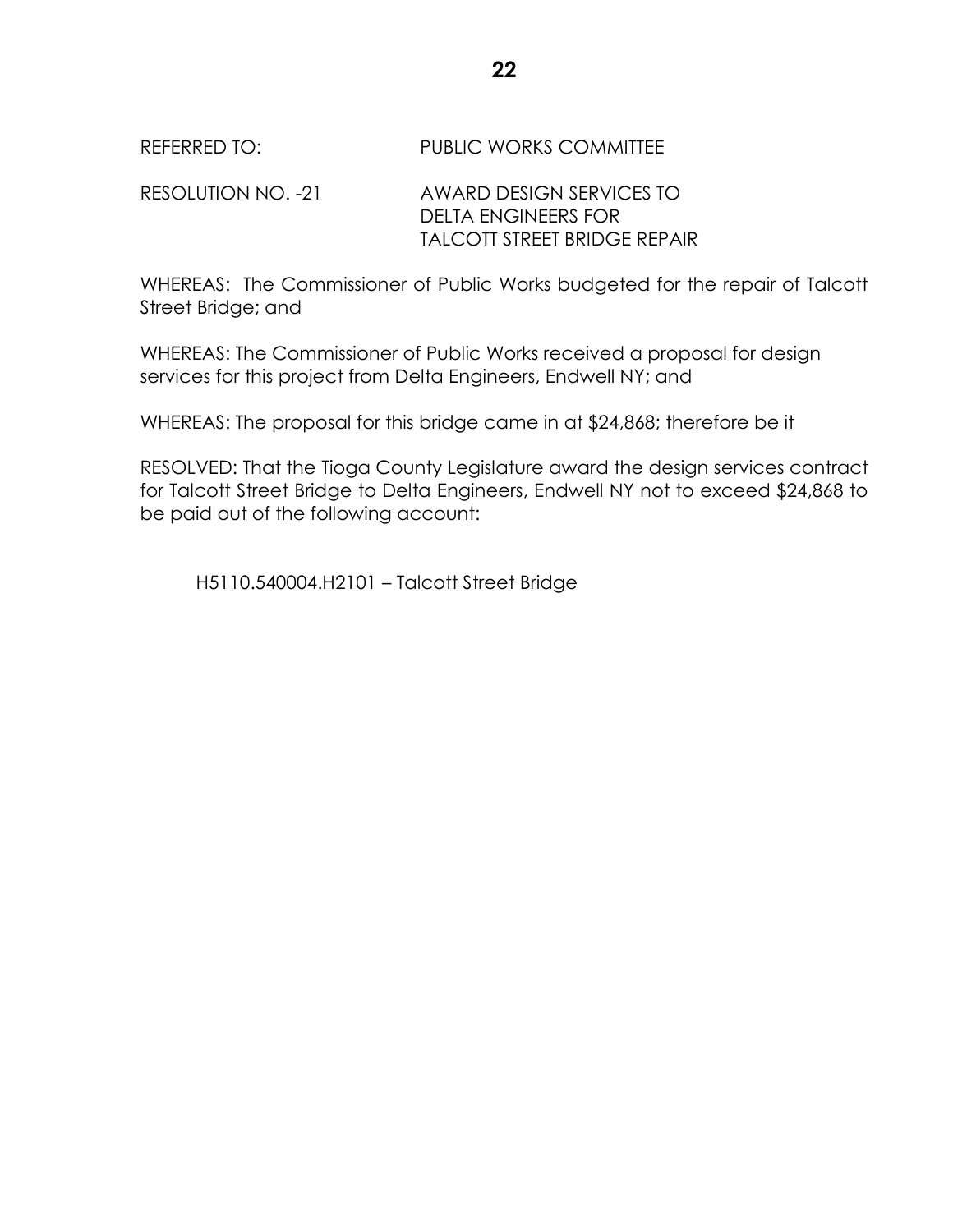REFERRED TO: PUBLIC WORKS COMMITTEE

RESOLUTION NO. -21 AUTHORIZING THE IMPLEMENTATION AND FUNDING IN THE FIRST INSTANCE 100% OF THE FEDERAL AID AND STATE "MARCHISELLI" PROGRAM-AID ELIGIBLE COSTS OF A TRANSPORTATION FEDERAL-AID PROJECT AND APPROPRIATING FUNDS

WHEREAS: A project for the Tioga County Bridge Preventative Maintenance Program Phase (FFY 2021), PIN 9754.31 (the Project) is eligible for funding under Title 23 U.S. Code, as amended that calls for the apportionment of the costs of such program to be borne at the ratio of 80% Federal Funds and 20% non-Federal Funds; and

WHEREAS: The County of Tioga desires to advance the Project by making a commitment of 100% of the Federal and non-Federal share of the costs of the Preliminary Engineering/Design work.

NOW, THEREFORE, the Tioga County Legislature, duly convened does hereby

RESOLVED: That the Tioga County Legislature hereby approves the abovesubject project; and it is hereby further

RESOLVED: That the Tioga County Legislature hereby authorized the County of Tioga to pay in the first instance 100% of the Federal and non-Federal share of the cost of the Preliminary Engineering / Design work for the Project or portions thereof; and it is further

RESOLVED: That the sum of \$10,000 is hereby appropriated from account D5110.540050 and made available to cover the costs of participation in the above phase of the Project; and it is further

RESOLVED: That in the event the full Federal and non-Federal share costs of the project exceeds the amount appropriated above, the Tioga County Legislature shall convene as soon as possible to appropriate said excess amount immediately upon notification by the New York State Department of Transportation thereof, and it is further

RESOLVED: That the Chair of the Tioga County Legislature be and is hereby authorized to execute all necessary Agreements, certifications or reimbursement requests for Federal Aid and/or Marchiselli Aid on behalf of the County of Tioga with the New York State Department of Transportation in connection with the advancement or approval of the Project and providing for the administration of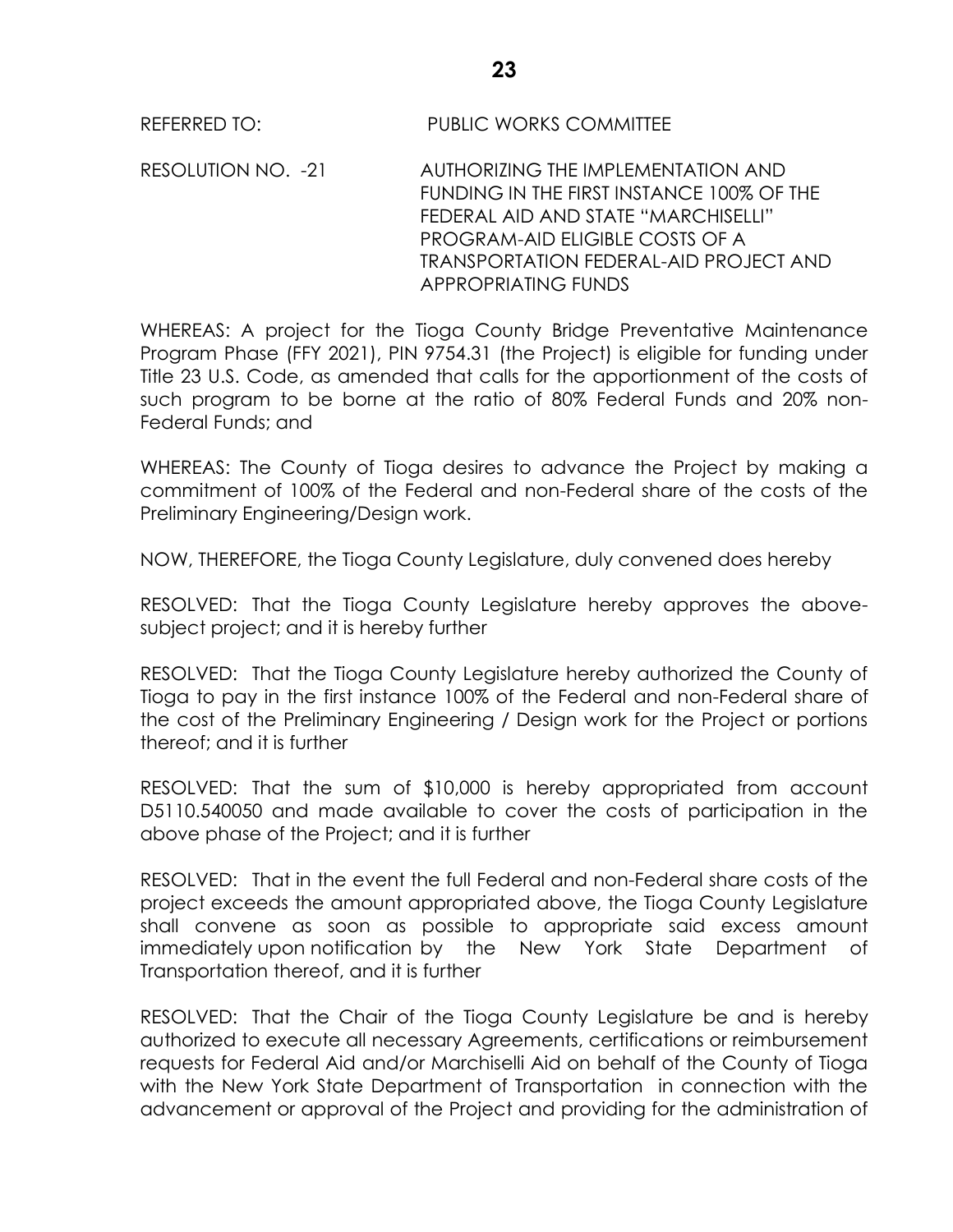the Project and the municipality's first instance funding of project costs and permanent funding of the local share of federal-aid and state-aid eligible Project costs and all Project costs within appropriations therefore that are not so eligible, and it is further

RESOLVED: That a certified copy of this resolution be filed with the New York State Commissioner of Transportation by attaching it to any necessary Agreement in connection with the Project, and it is further

RESOLVED: This Resolution shall take effect immediately.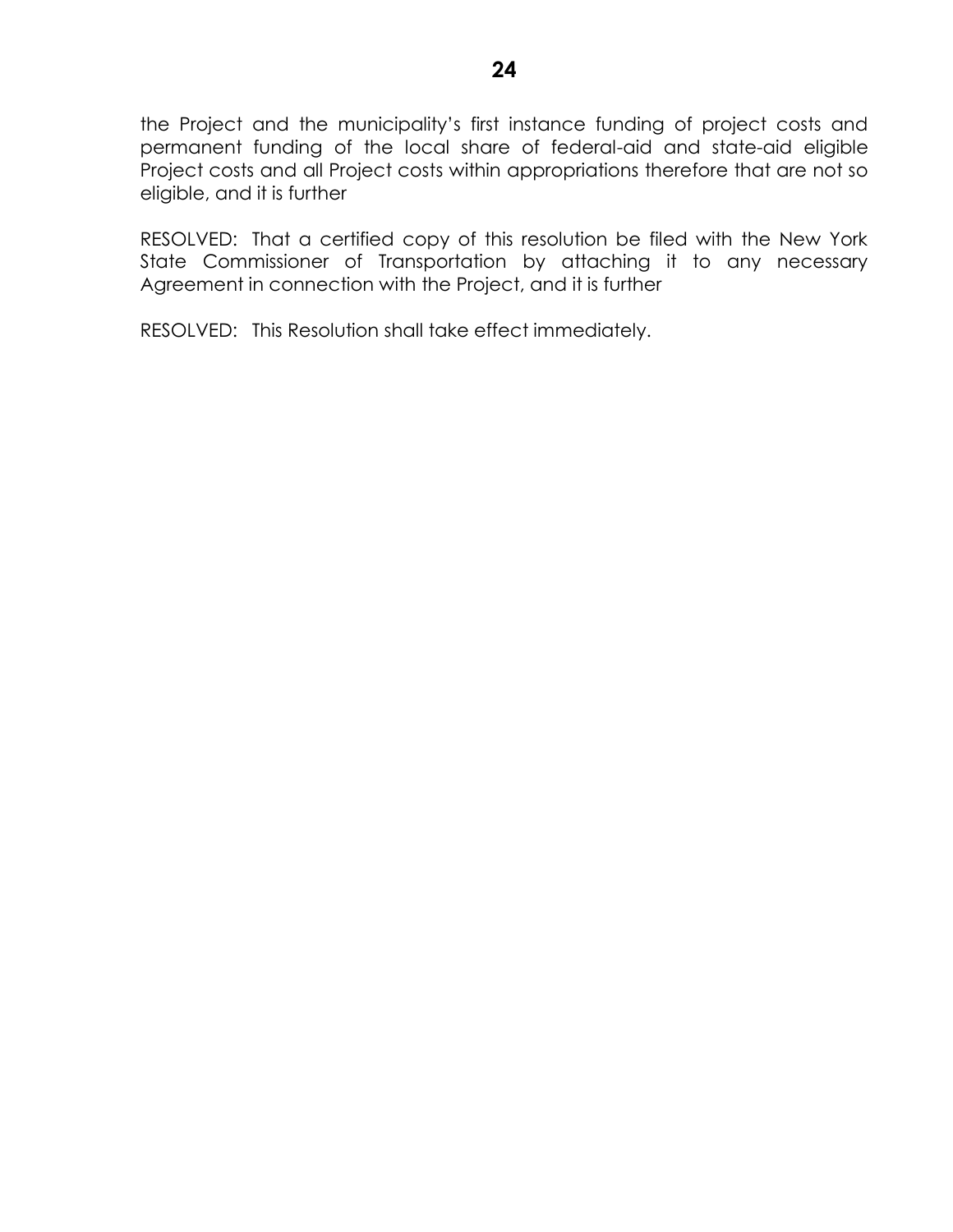REFERRED TO: ED&P COMMITTEE

RESOLUTION NO. -21 AMEND RESOLUTION NO. 267-20; TIOGA COUNTY LEGISLATIVE SUPPORT OF TERMINATION OF CENTRAL NEW YORK OIL AND GAS COMPANY LLC PAYMENT IN LIEU OF TAX AGREEMENT AND ESTABLISHMENT OF STAGECOACH GAS SERVICES LLC PAYMENT IN LIEU OF TAX AGREEMENT

WHEREAS: The Tioga County Legislature approved the support request for the termination of Central New York Oil and Gas Company LLC Payment in Lieu of Tax (PILOT) agreement and for the establishment of Stagecoach Gas Services LLC Payment in Lieu of Tax (PILOT) Agreement by way of Resolution #267-20 adopted December 15, 2020; and

WHEREAS: An error was discovered in the ninth WHEREAS statement in Resolution #267-20 with an erroneous date of 200; and

WHEREAS: The remainder of Resolution #267-20 remains intact; therefore be it

RESOLVED: That Resolution #267-20 be amended as follows to reflect the change of the erroneous date of 200 to 2022 in ninth WHEREAS statement:

The newly established Payment in Lieu of Tax Agreement should call for the payment of one hundred percent (100%) of real property taxes to be paid on the assessed value of the identified tax map 161.00-1-25.1 for the tax year 2022 and ninety percent (90%) of the real property taxes to be paid on the assessed value of the identified tax map 107.00-1-8.12 for the tax year 2022 to be increased to one hundred percent (100%) for each subsequent years by Stagecoach Gas Services LLC to be collected from the commencement of the Agreement.

and be it further

RESOLVED: That the remainder of Resolution #267-20 is unchanged.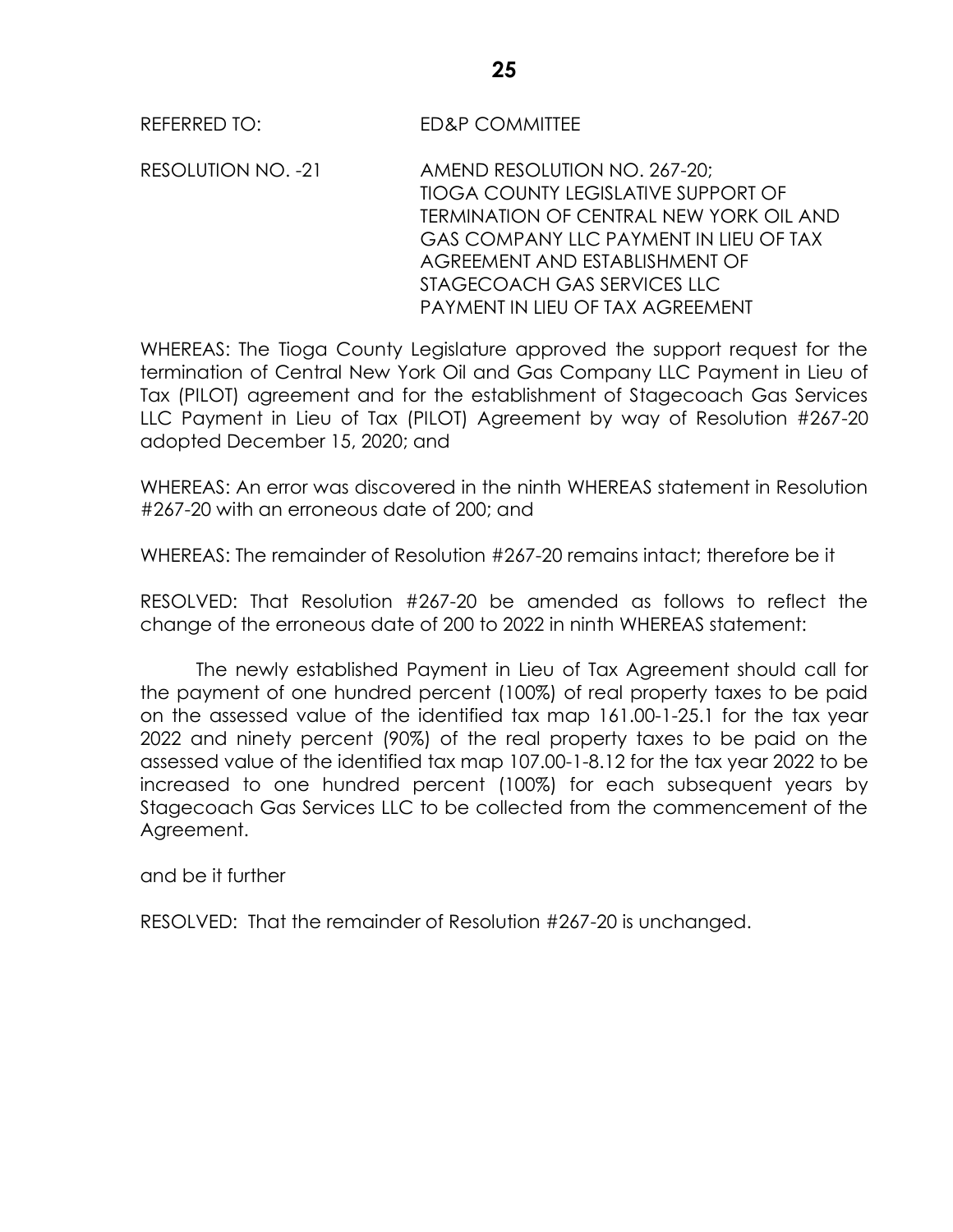# REFERRED TO: FINANCE COMMITTEE

RESOLUTION NO. -21 RE-ESTABLISH PRIOR YEAR 2020 CAPITAL PROJECTS AND BRIDGE PREVENTIVE MAINTENANCE FOR 2021 BUDGET

WHEREAS: Prior year Capital Projects and Capital Equipment Requests need to be re-established for the remaining unspent balance as of year-end 2020 for purchase or completion in 2021; therefore be it

RESOLVED: That the following accounts and amounts be re-established:

# **Non Bond Bridge Projects Reso177-18;178-18 BIN 3335360**

| H5110 540004 H1903 West River Drive                 | \$<br>67,618.57    |
|-----------------------------------------------------|--------------------|
| H5110 445020 H1903 West River Drive                 | \$<br>310,558.72   |
| H5110 540004 H1904 West Creek Road                  | \$<br>1,784,867.98 |
| H5110 445020 H1904 West Creek Road                  | \$<br>1,780,669.38 |
| <b>Capital Building Projects</b>                    |                    |
| H1620 520911 Renovations 56 Main Street             | \$<br>48,000.00    |
| H1620 521988 Court House Renovations                | \$<br>19,141.68    |
| H1620 520994 Building Construction                  | \$<br>55,000.00    |
| <b>Capital Equipment</b>                            |                    |
| H1620 520923 Standby Generator                      | \$<br>32,400.00    |
| H1621 520929 Boiler HHS                             | \$<br>20,000.00    |
| H5130 521060 Car/Truck                              | \$<br>30,000.00    |
| H1680 521090 SSG19 Computer                         | \$<br>21,206.46    |
| H1680 430970 SSG19 State Aid Local Efficiency Grant | \$<br>21,206.46    |
| H1325 520620 Software Expense                       | \$<br>70,340.00    |

And be it further

RESOLVED: That any applicable corresponding revenue sources or reserve account funds per prior Resolution shall also be re-established in the 2021 modified budget.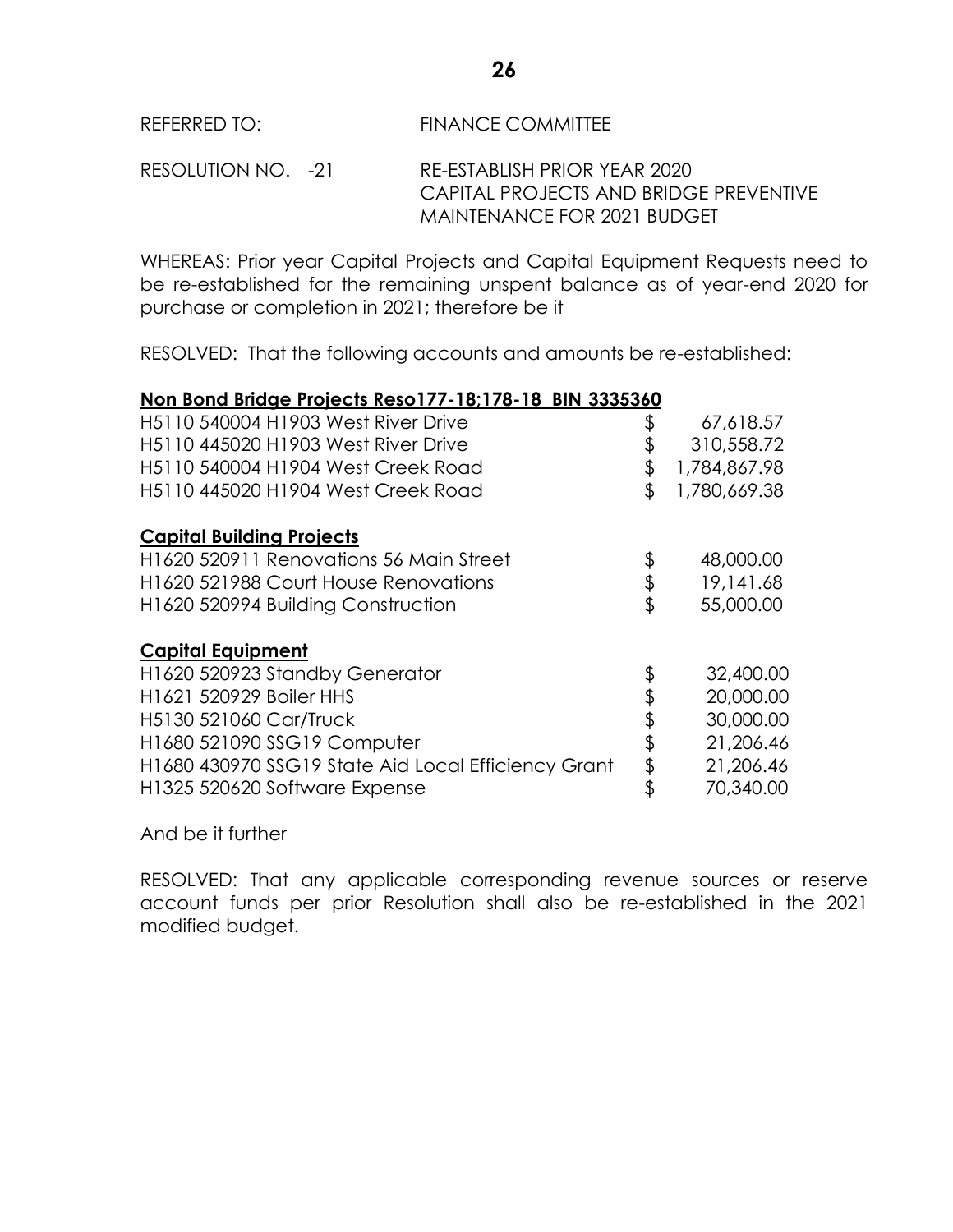# REFERRED TO: FINANCE COMMITTEE

#### RESOLUTION NO. -21 RE-ESTABLISH PRIOR YEAR 2020 GRANTS FOR 2021 BUDGET

WHEREAS: Prior Year Grant Funds need to be re-established for the remaining unspent balance as of year-end 2020 for purchase or completion in 2021; and

WHEREAS: Some amounts are subject to change based on year-end encumbrances and general billing adjustments; therefore be it

RESOLVED: That the following accounts and estimated amounts are reestablished and the 2021 budget is amended:

| ILS - Reso 88-19 : 25-19 /Indigent Legal Services             |          | <b>Amount to Re-Establish</b> |
|---------------------------------------------------------------|----------|-------------------------------|
| A1173 540040 Books                                            | \$       | 2,596.02                      |
| A1173 540280 Investigations                                   |          | 7,899.00                      |
| A1173 540320 Leased Services                                  |          | 3.66                          |
| A1173 540420 Office Supplies                                  |          | 493.00                        |
| A1173 540620 Software                                         |          | 7,888.68                      |
| A1173 540700 Transcripts                                      | もすますます   | 1,500.00                      |
| A1173 540733 Training                                         |          | 1,975.46                      |
| A1173 430260 State Aid Indigent Legal Service                 |          | 22,355.82                     |
| ILS - Reso 87-19 : 25-19 / Hurrell & Harring                  |          |                               |
| A1174 520090 Computer                                         |          | 36.76                         |
| A1174 520200 Office Equipment                                 |          | 2,141.00                      |
| A1174 540320 Leased/ Service Equipment                        |          | 182.47                        |
| A1174 540420 Office Supplies                                  |          | 1,290.64                      |
| A1174 540480 Postage                                          |          | 50.00                         |
| A1174 540550 Rent                                             |          | 1,250.00                      |
| A1174 540620 Software                                         |          | 16,219.21                     |
| A1174 540660 Telephone                                        |          | 200.00                        |
| A1174 540733 Training                                         |          | 6,765.61                      |
| A1174 430260 State Aid Indigent Legal Service                 |          | 28,126.69                     |
| <u> Sherriff – PTS</u> Reso 276-19                            |          |                               |
| A3115 445890 Federal Aid-Other Transp NPSP                    |          | 17,000.00 Est.                |
| A3115 540590 Services Rendered-STOP DWI                       | \$<br>\$ | 17,000.00 Est.                |
| Fire - SEN10 Reso 278-19 Senator's Grant Training Room Update |          |                               |
| A3410 521130 SEN10 Equipment (Not Car)                        | \$       | 15,000.00                     |
| A3410 433060 SEN10 State Aid Fire                             | \$       | 15,000.00                     |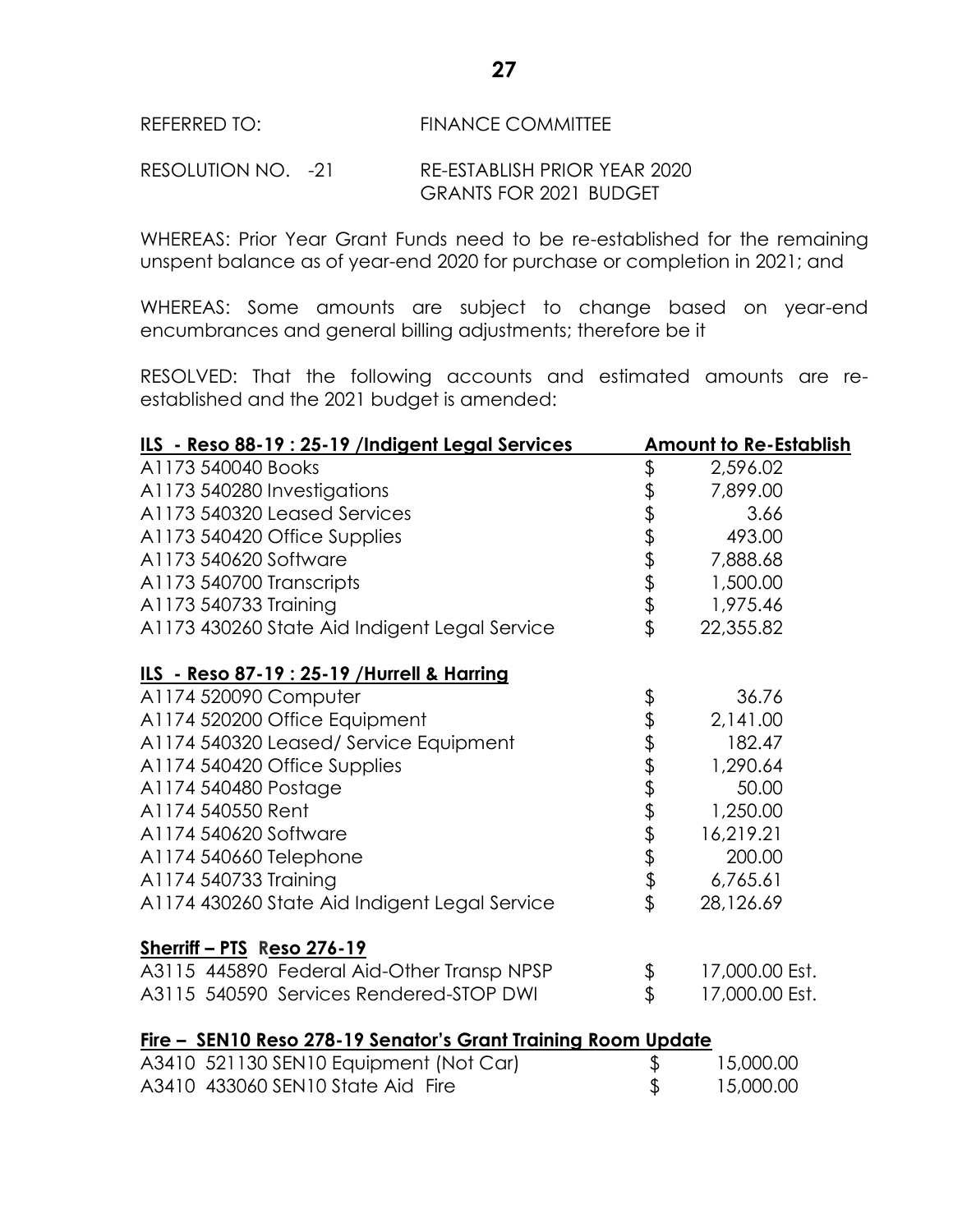|                                                  | 16,938.09                                                        |
|--------------------------------------------------|------------------------------------------------------------------|
|                                                  | 393,382.60                                                       |
| A3415 433063 IO18F State Aid-Interoperable Grant | 410,320.69 Est.                                                  |
|                                                  |                                                                  |
|                                                  | 20,000.00                                                        |
|                                                  | 364,607.00                                                       |
|                                                  | 30.01                                                            |
| A3415 433063 IO19F State Aid-Interoperable Grant | 384,637.01                                                       |
|                                                  |                                                                  |
|                                                  | 1,672.46                                                         |
|                                                  | 1,672.46                                                         |
|                                                  | 1,848.81                                                         |
|                                                  | 1,848.81                                                         |
|                                                  | 406.00                                                           |
|                                                  | 406.00                                                           |
|                                                  |                                                                  |
|                                                  | 16,303.98                                                        |
|                                                  | 3,465.79                                                         |
|                                                  | 13,861.01                                                        |
|                                                  | 33,630.78                                                        |
|                                                  | 17,495.00                                                        |
|                                                  | 17,495.00                                                        |
|                                                  |                                                                  |
|                                                  | 16,303.98                                                        |
|                                                  | 3,465.79                                                         |
|                                                  | 19,769.77                                                        |
|                                                  | 17,495.00                                                        |
|                                                  | 17,495.00                                                        |
|                                                  |                                                                  |
|                                                  | 30,777.00                                                        |
|                                                  | 11,000.00                                                        |
|                                                  | 30,777.00                                                        |
|                                                  | 50,118.00                                                        |
|                                                  | 16,706.00                                                        |
|                                                  | 16,706.00                                                        |
|                                                  | \$\$\$<br>すます<br>もまままま<br>もまままま<br>\$<br>\$<br>\$<br>\$<br>もまままま |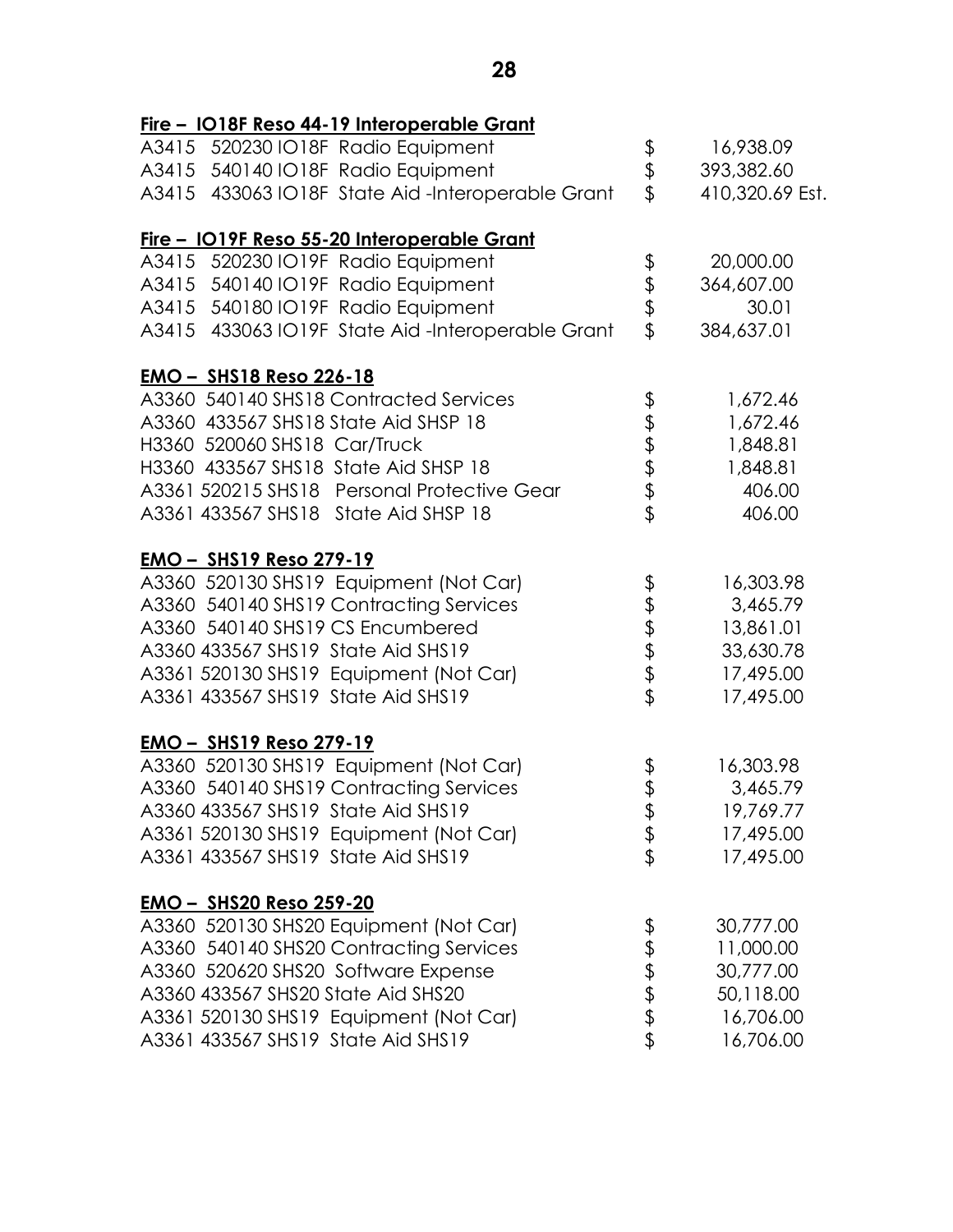|  | <b>EMO - HME19 Reso 277-19 Hazardous Material</b>               |                |               |
|--|-----------------------------------------------------------------|----------------|---------------|
|  | A3360 540140 HME19 Contracted Services                          | \$             | 6,465.00      |
|  | A3360 433567 HME19 State Aid                                    | \$             | 5,172.00      |
|  | <b>Information Technology - Reso 193-19</b>                     |                |               |
|  | A1680 540640-SSG19 Supplies Local Efficiency Grant              | \$             | 2,421.90 Est. |
|  | A1680 540140-SSG19 Supplies Local Efficiency Grant              | $\mathfrak{P}$ | 4,262.00 Est. |
|  | A1680 430891-SSG19 Supplies Local Efficiency Grant              | \$             | 6,683.90 Est. |
|  | Elections – Reso 214-20 Center for tech and Civic Life's (CTCL) |                |               |
|  | A1450 422800 CTCL Grants-Non State or Federal                   |                | 19,262.50     |
|  | A1450 540490 CTCL Elections Expense                             | \$             | 19,262.50     |

And be it further

RESOLVED: That any applicable corresponding revenue sources or reserve account funds per prior Resolution shall also be re-established in the 2021 modified budget.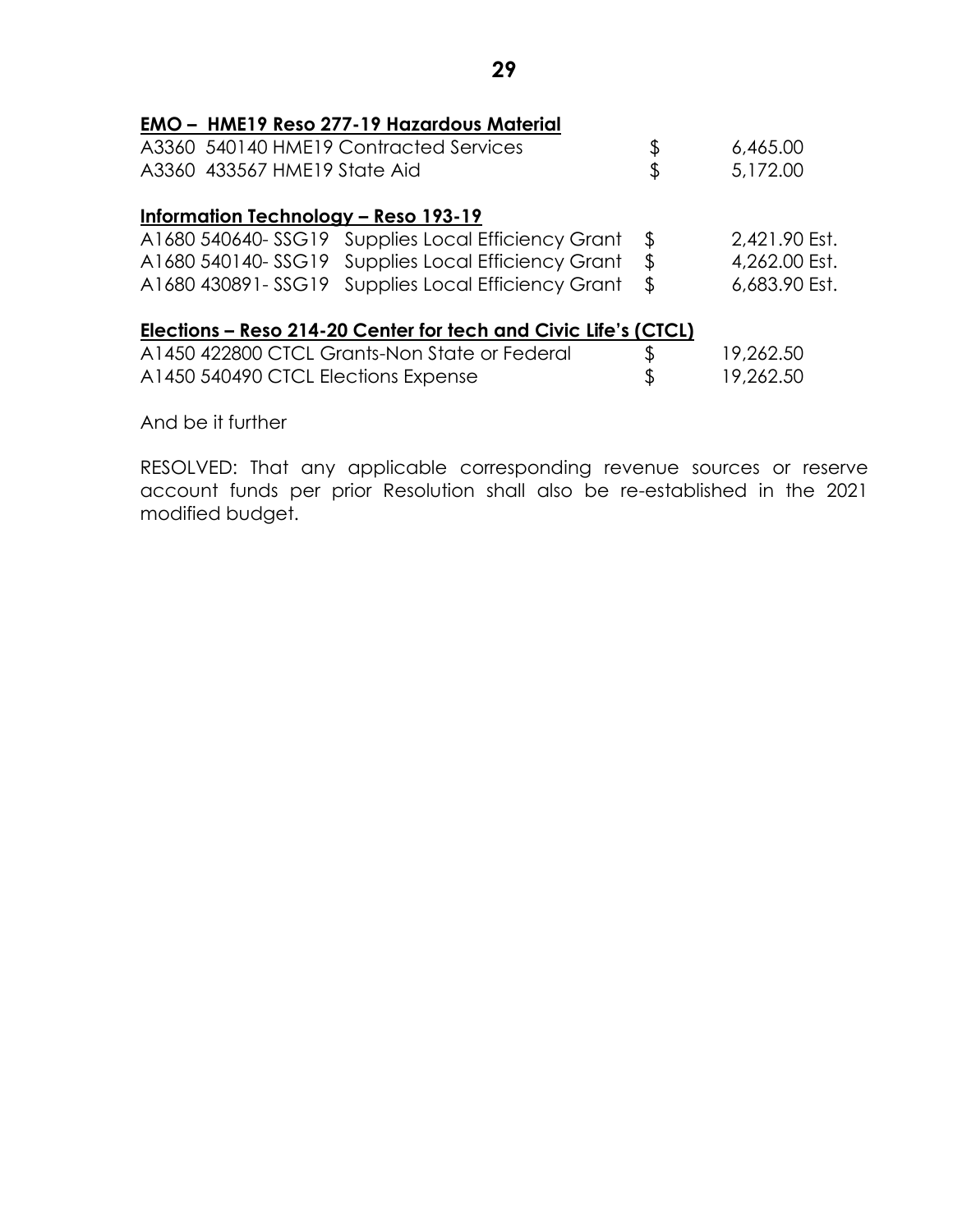# REFERRED TO: FINANCE COMMITTEE

#### RESOLUTION NO. -21 RE-ESTABLISH PRIOR YEAR 2020 GRANTS FOR HHS FOR 2021 BUDGET

WHEREAS: Prior Year Grant Funds need to be re-established for the remaining unspent balance as of year-end 2020 for purchase or completion in 2021; and

WHEREAS: Some amounts are subject to change based on year-end encumbrances and general billing adjustments; therefore be it

RESOLVED: That the following HHS accounts and estimated amounts be reestablished and the 2021 budget be amended:

#### **PUBLIC HEALTH – Reso 98-20 COVID 2019-NYSDOH**

| A4011 540487 COV19<br>Program Expense                    | \$       | 60,281.00  |
|----------------------------------------------------------|----------|------------|
| State Aid-Preventive & Primary \$<br>A4011 434011 COV19  |          | 60,281.00  |
|                                                          |          |            |
| PUBLIC HEALTH - Reso 160-20 COVID 2019-NYSDOH            |          |            |
| A4011 540487 COV19<br>Program Expense                    | \$       | 255,487.00 |
| A4011 434011 COV19<br>State Aid-Preventive & Primary \$  |          | 255,487.00 |
| PUBLIC HEALTH - Reso 148-20 COVID 2019-NYSDOH            |          |            |
| A4011 540487 COV19<br>Program Expense                    |          | 5,607.68   |
| A4011 520130 COV19<br>Equipment                          | \$<br>\$ | 1,881.32   |
| A4011 434010 COV19<br>State Aid-Public Health            |          | 7,489.00   |
|                                                          |          |            |
| <b>PUBLIC HEALTH - Reso 111-20 Healthy Neighborhoods</b> |          |            |
| A4090 540595 Services Rendered                           |          | 30,153.00  |
| A4090 434640 State Aid-Environmental Health              | \$       | 30,153.00  |
| <b>PUBLIC HEALTH - Reso 189-20 NYSACHO</b>               |          |            |
| A4090 540595 Services Rendered                           | \$       | 1,523.11   |
| Received Revenue in 2020                                 |          |            |
|                                                          |          |            |
| <b>TRANSPORTATION - Reso 159-18 Federal 5311 Funds</b>   |          |            |
| A5630 540140 Transportation-Contracting Services         | \$<br>\$ | 87,993.24  |
| A5630 440900 Federal Aid - Transportation                |          | 78,363.61  |
| A5630 430900 State Aid -Transportation                   |          | 9,795.29   |
| DSS ADMIN - Reso 220-19-Family First Transition          |          |            |
| A6010 540487<br>Program Expense                          | \$       | 12,902.35  |
| A6010 436100 State Aid-Social Service Admin              | \$       | 12,902.35  |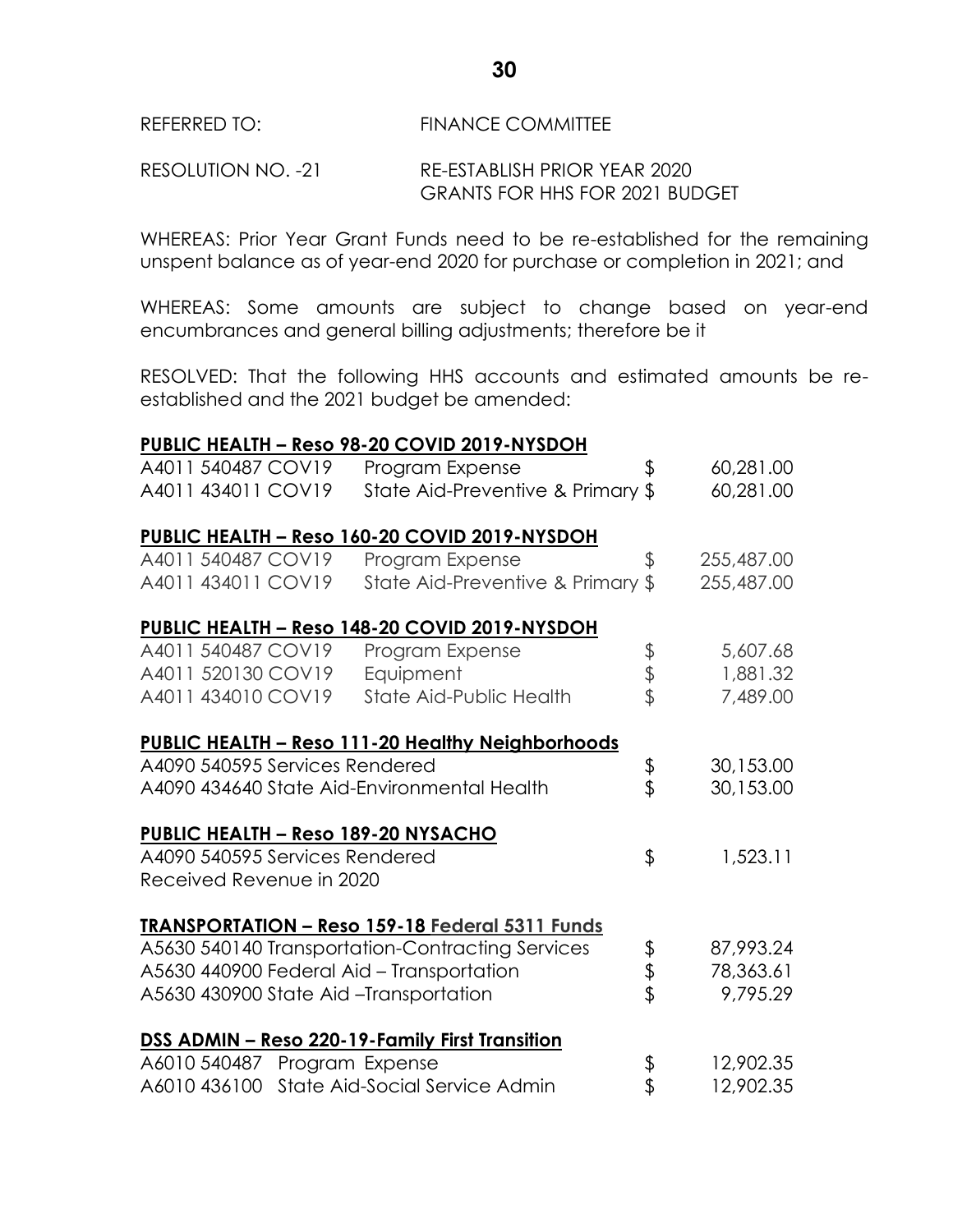| DSS ADMIN - Reso 231-20-Emergency Services Grant |                  |
|--------------------------------------------------|------------------|
| A6010 540487 Program Expense                     | \$<br>205,213.00 |
| A6010 436100 State Aid-Social Service Admin      | \$<br>205,213.00 |
| DSS ADMIN - Reso 82-20-Safe Harbor Funds         |                  |
| A6010 540487 Program Expense                     | \$<br>11,643.29  |
| A6010 436100 State Aid-Social Service Admin      | \$<br>11,643.29  |
| <b>TRANSPORTATION - Reso 143-20 CARES</b>        |                  |
| A5630 540140 CARES Contracting Services          | \$<br>318,053.00 |
| A5630 440900 CARES Federal Aid - Transportation  | \$<br>318,053.00 |

And be it further

RESOLVED: That any applicable corresponding revenue sources or reserve account funds per prior Resolution shall also be re-established in the 2021 modified budget.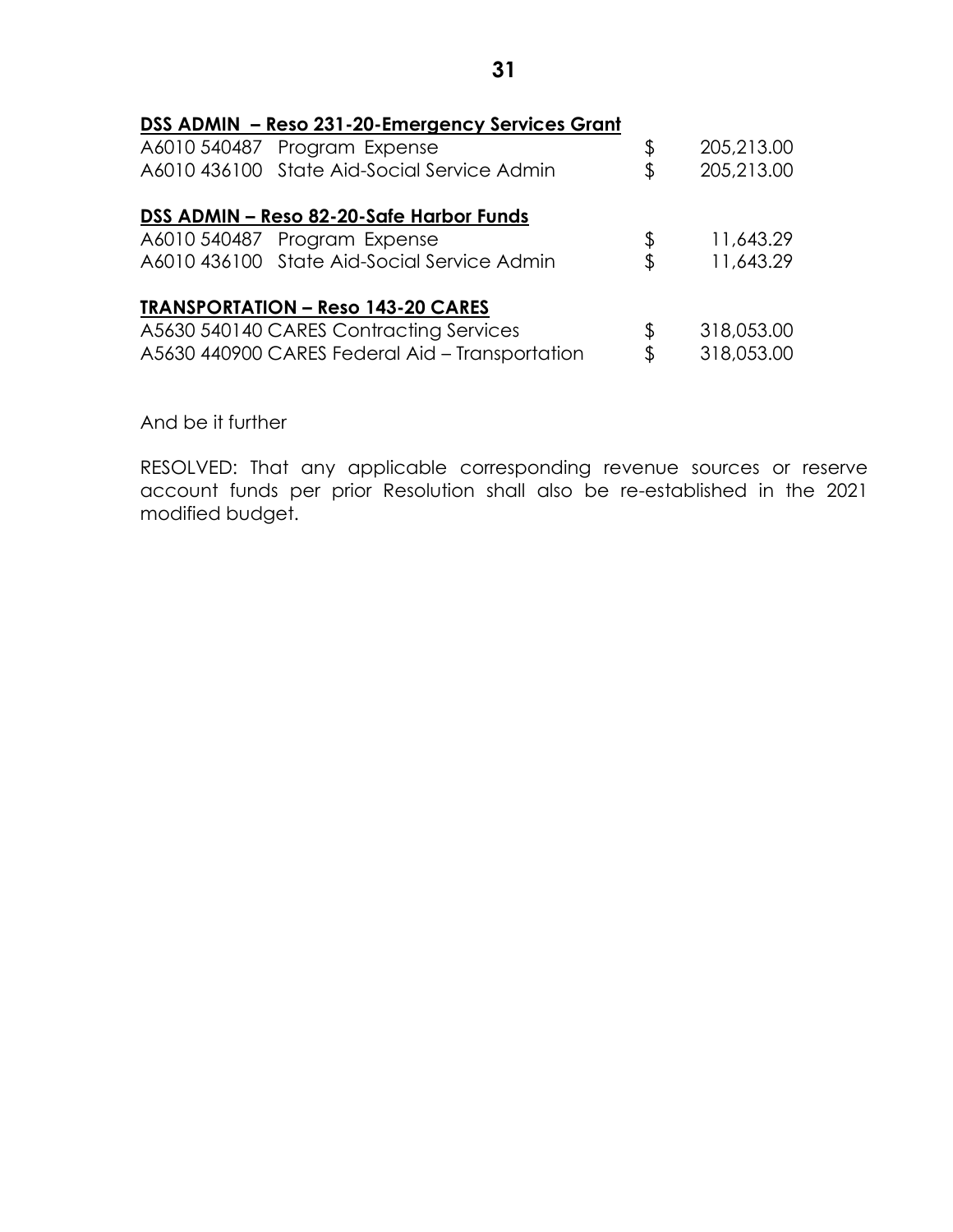# REFERRED TO: PUBLIC SAFETY COMMITTEE FINANCE COMMITTEE

RESOLUTION NO. -21 RE-ESTABLISH FUNDS PRIOR YEAR 2020 AND AMEND 2021 BUDGET FOR COVID STOCKPILE EMERGENCY SERVICES

WHEREAS: Resolution No. 95-20 and 149-20 approved the transfer of contingency funds to the Emergency Services budget to order a stockpile of COVID supplies; and

WHEREAS: Due to the widespread impact of the Coronavirus, emergency supplies have been in high demand and difficult to obtain; therefore be it

RESOLVED: That the following contingency fund be re-established and the 2021 Emergency Services budget be amended as follows:

A3640.540640.COV19 Supplies (not office) \$71,427.50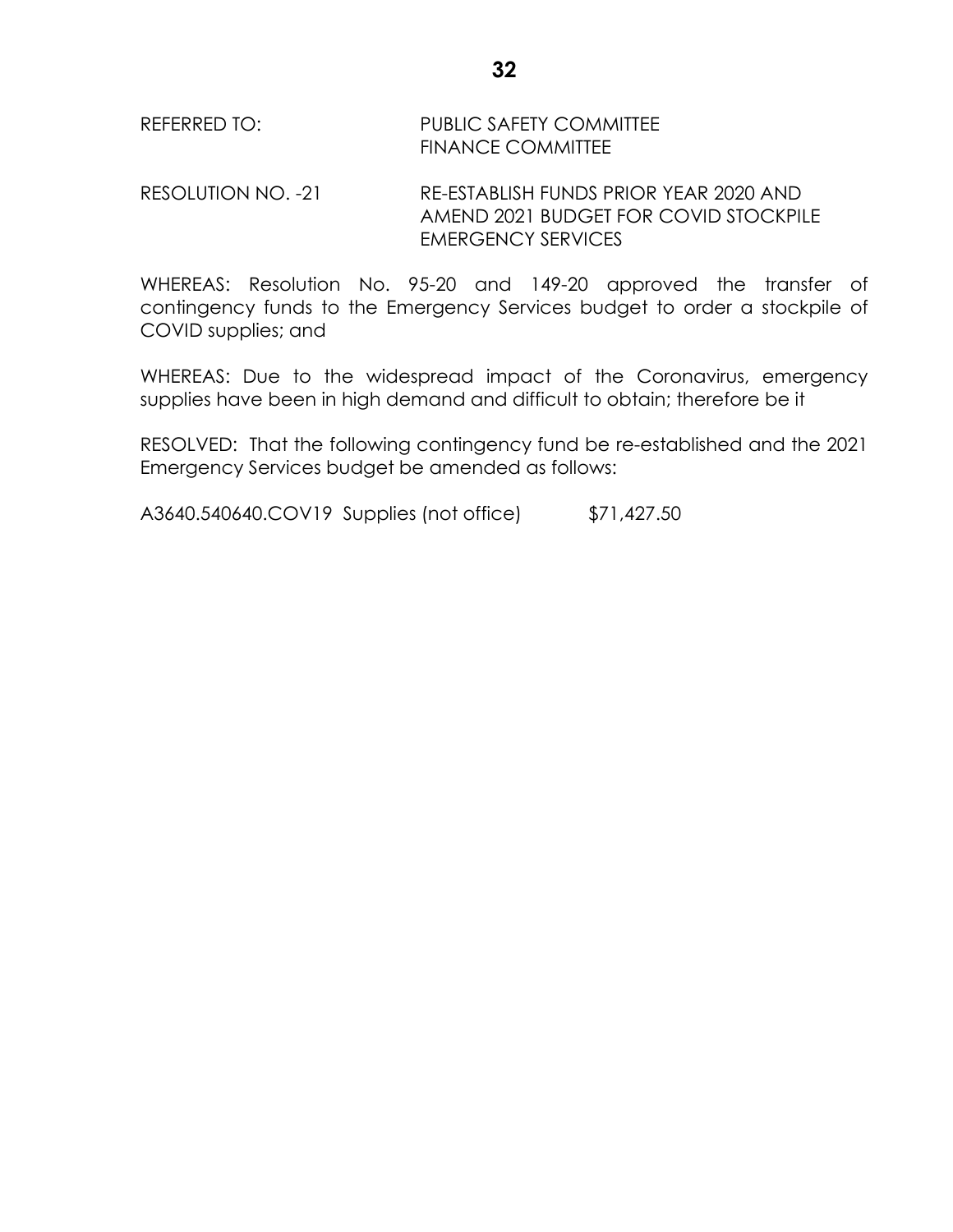| REFERRED TO:          | ED&P COMMITTEE<br>FINANCE COMMITTEE                                 |
|-----------------------|---------------------------------------------------------------------|
| $RESOLUTION NO. - 21$ | AUTHORIZATION FOR A 2021 BUDGET<br>MODIFICATION AND BUDGET ADDITION |

WHEREAS: The Tioga County Legislature by way of Resolution #15-20 accepted the 2019 New York Main Street Program grant for \$250,000.00 to be administered by the Tioga County Economic Development and Planning Office; and

AS NEEDED

WHEREAS: By the same 2020 Resolution, the grant award warranted a 2020 budget modification in the amount of \$231,250.00 in Account #ORG CE8510, OBJ 4399001, PROJ CE003; and

WHEREAS: By the same 2020 Resolution, an additional budget amendment was made adding \$18,750.00 for 7.5% administrative fee to be received in the Economic Development Revenue Account A6422 OBJ 437170; and

WHEREAS: The 2019 New York Main Street Program will not commence until 2021; and

WHEREAS: The 2021 budget must be modified to reflect the additional funds; therefore be it

RESOLVED: That the 2021 Budget be Amended and Modified as follows:

2021 Budget Modification:

|       | Revenue Account#ORG CE8510 OBJ 4399001 CE003 | \$231,250.00 |
|-------|----------------------------------------------|--------------|
|       | Expense Account #ORG CE8510 OBJ 540487 CE003 | \$231,250.00 |
| Name: | North Avenue Main Street Grant               |              |

# 2021 Budget Addition:

|       | Revenue Account#ORG A6422 OBJ 437170 | \$18,750.00 |
|-------|--------------------------------------|-------------|
| Name: | State Aid ED Administrative Fee      |             |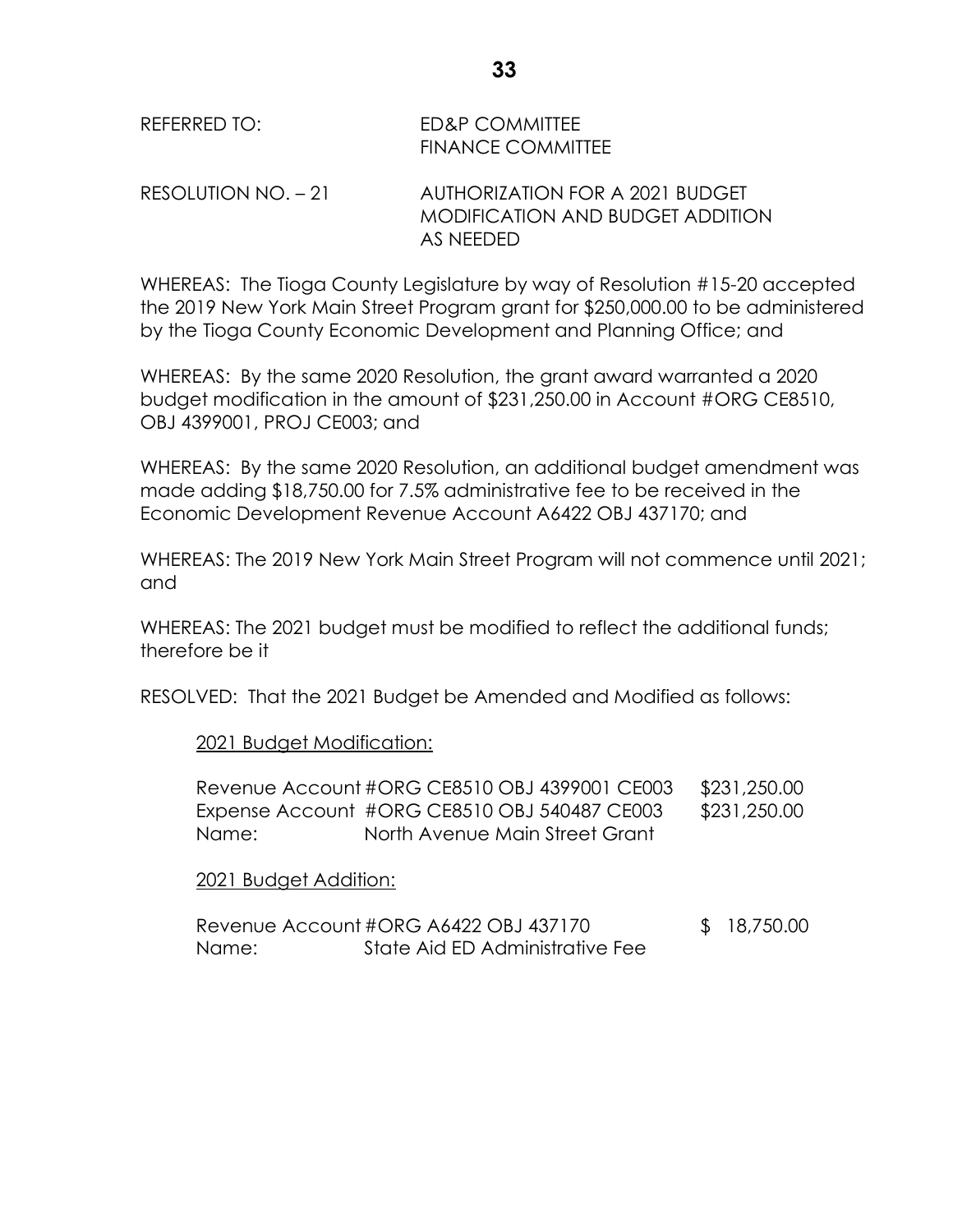#### RESOLUTION NO. -21 TRANSFER OF FUNDS BUDGET MODIFICATION DISTRICT ATTORNEY

WHEREAS: The District Attorney's Office was in need of a Webcam and Wall Mount, to conduct virtual court and have virtual meetings in their conference room in 2020; and

WHEREAS: The IT Department purchased the Webcam and Mount in August 2020 and sent the invoice to the District Attorney's office on January 4, 2021;

WHEREAS: Amending of Budget and Transfer of Funds requires Legislative approval; therefore be it

RESOLVED: That the District Attorney's budget be modified and the following sums be transferred from within the District Attorney's budget to cover the costs of said equipment.

|     | From: A1165 540280 | Investigations         | \$515.94 |
|-----|--------------------|------------------------|----------|
| To: | A1165 520020       | Audio Visual Equipment | \$515.94 |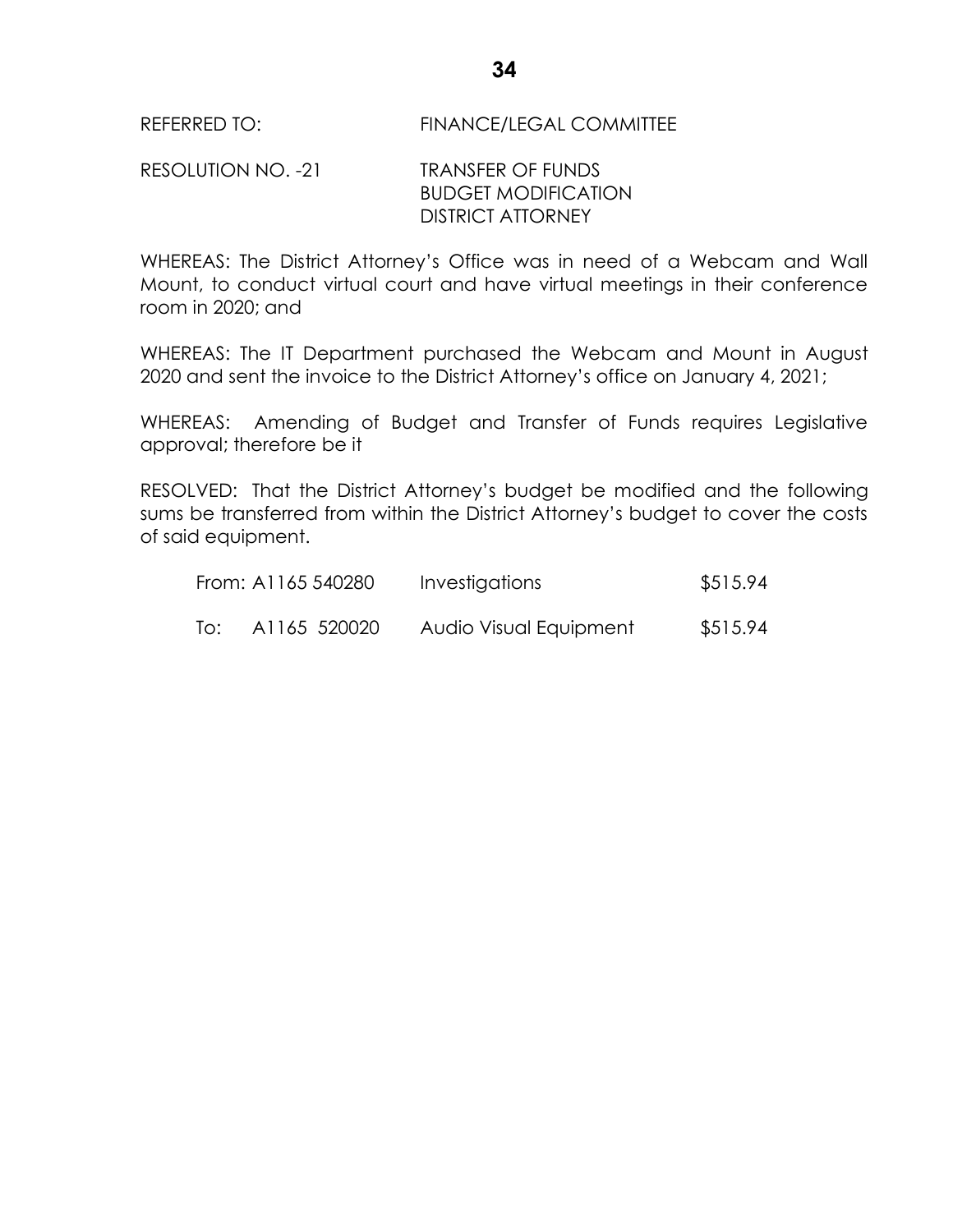RESOLUTION NO. -21 APPOINTMENT OF ADMINISTRATIVE CORONER

WHEREAS: The Tioga County Coroners have selected an Administrative Coroner for 2021; and

WHEREAS: Such Administrative Coroner will perform the supervisory duties of managing their budget, paying the bills, and various office functions of the Coroner's office; and

WHEREAS: The Administrative Coroner will have no supervisory authority over the other Coroners; therefore be it

WHEREAS: That W. Stewart Bennett, Tioga County Coroner, has been selected by the four duly elected County Coroners to be designated as the Administrative Coroner for 2021 and be given a stipend of \$5,000 as set forth in the County budget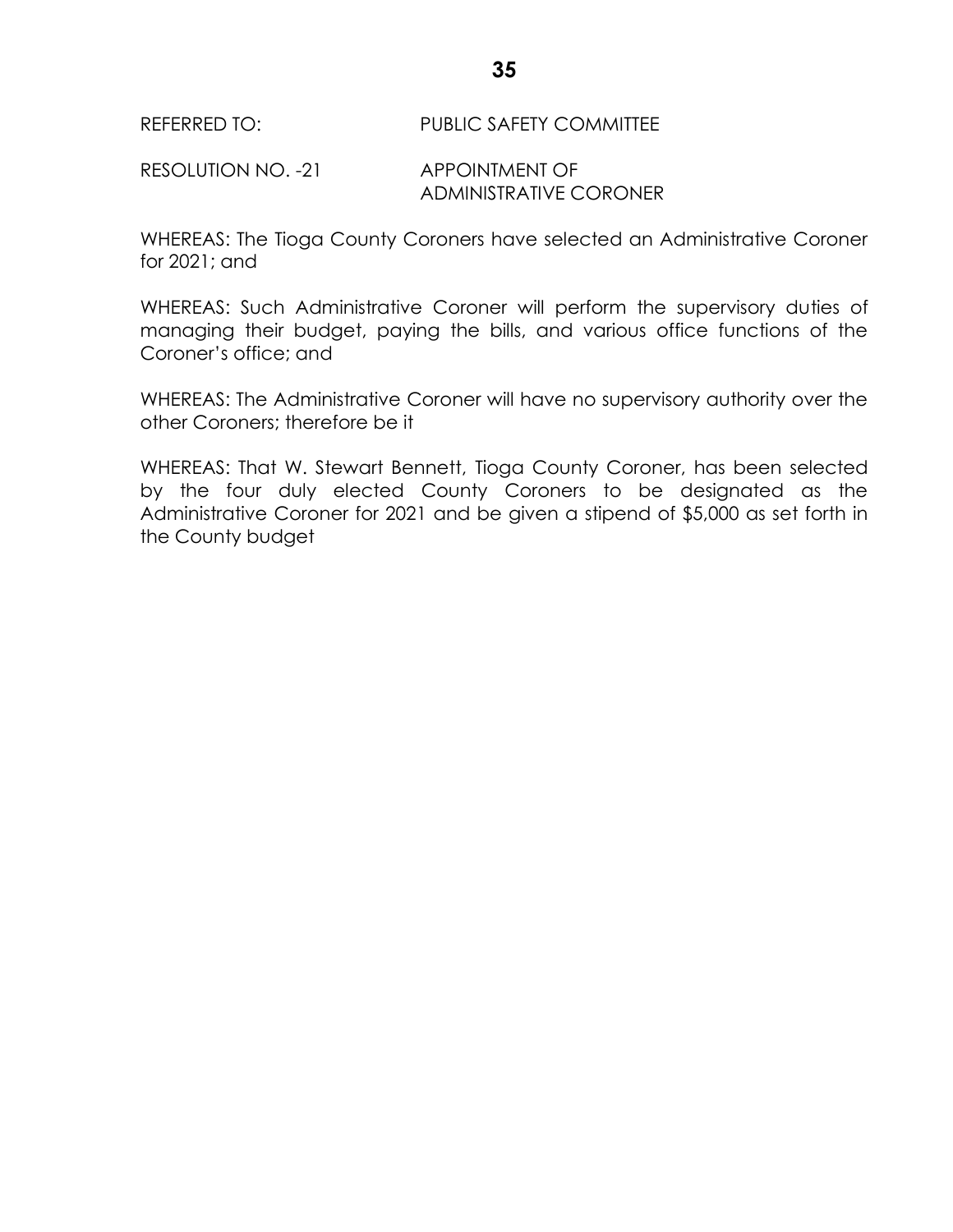| REFERRED TO: | HEALTH & HUMAN SERVICES COMMITTEE |
|--------------|-----------------------------------|
|              | <b>PERSONNEL COMMITTEE</b>        |
|              |                                   |

RESOLUTION NO. -21 2021 STAFF CHANGES DEPARTMENT OF SOCAL SERVICES

WHEREAS: The Department of Social Services requested a staffing change as part of the 2021 Budget process; and

WHEREAS: This request was approved by the County Legislature; therefore be it

RESOLVED: That the following staffing changes be effective January 1, 2021:

| Name   | Current Title/<br>Salary                           | New Title/<br>Salary | <b>Budget Impact</b> |
|--------|----------------------------------------------------|----------------------|----------------------|
| Vacant | Community<br>Services<br>Worker<br>(CSEA Grade IV) | <b>Abolish</b>       | $-$ \$28,352         |

and be it further:

RESOLVED: That the Department of Social Services authorized 2021 full-time headcount is reduced from 87 to 86.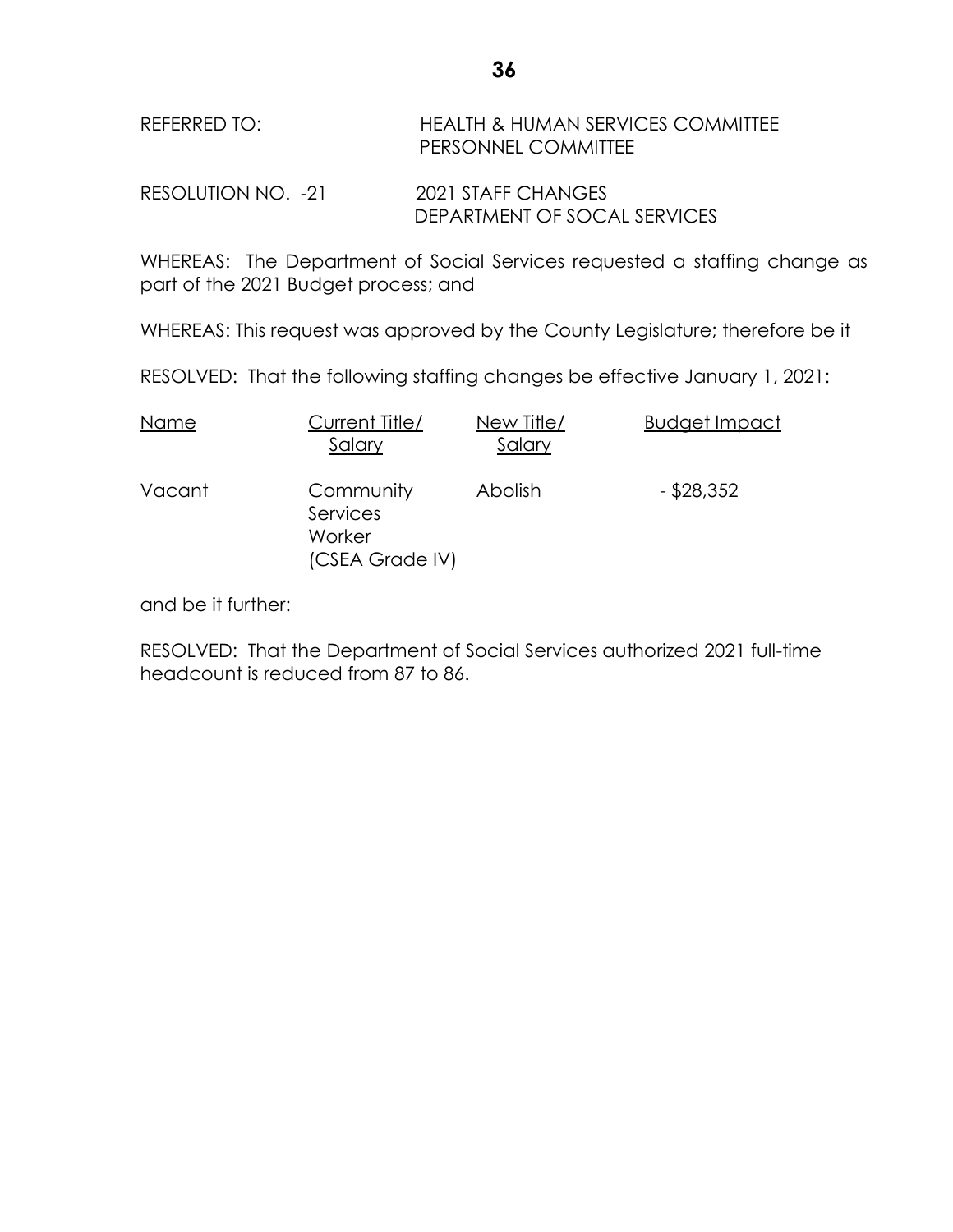# REFERRED TO: PUBLIC SAFETY COMMITTEE PERSONNEL COMMITTEE

RESOLUTION NO. -21 ABOLISH/CREATE POSITION PROBATION DEPARTMENT

WHEREAS: As a result of the series of internal promotions, a Probation Officer position (CSEA Salary Grade XI; \$44,572) will become vacant on February 1, 2021; and

WHEREAS: It has been determined that a part-time (up to 17 hours per week) Probation Supervisor 1 position will better meet the needs of the agency; therefore be it

RESOLVED: That one vacant full-time position of Probation Officer shall be abolished and one part-time Probation Supervisor 1 position shall be created and filled effective February 2, 2021; and be it further

RESOLVED: That the hourly rate for the part-time Probation Supervisor 1 shall be \$32.28; and be it further

RESOLVED: That the headcount for the Probation Department shall include 17 full-time and 1 part-time positions.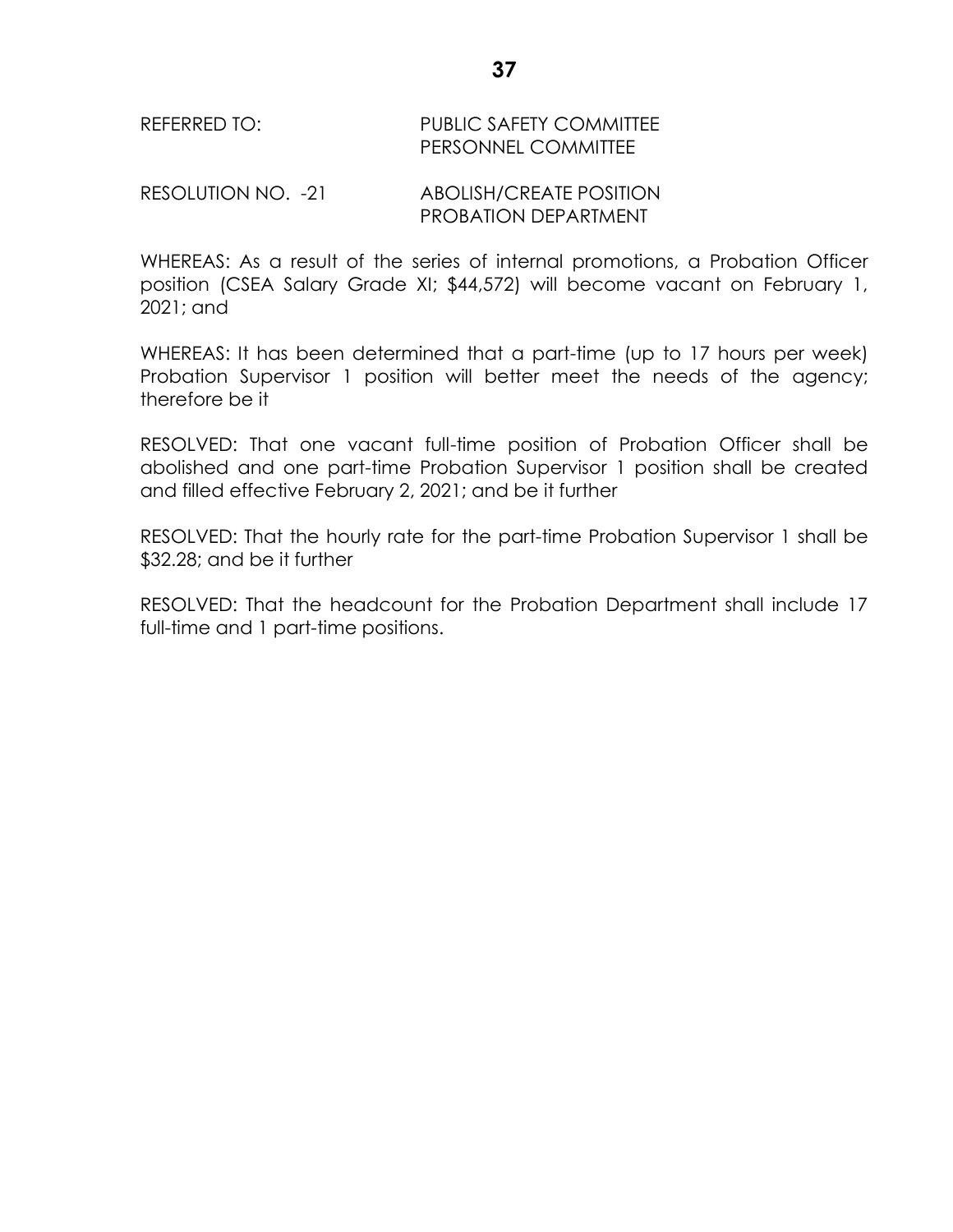| REFERRED TO: | <b>PUBLIC SAFETY COMMITTEE</b> |
|--------------|--------------------------------|
|              | <b>PERSONNEL COMMITTEE</b>     |
|              |                                |

RESOLUTION NO. -21 AUTHORIZE APPOINTMENT: PROBATION DIRECTOR (GROUP A)

WHEREAS: The position of Probation Director (Group A) will become vacant as of January 31, 2021 due to retirement; and

WHEREAS: In anticipation of this vacancy the department has been succession planning and training a replacement; and

WHEREAS: All civil service requirements for permanent appointment have been met, therefore be it

RESOLVED: That Brian Cain is hereby promoted to the Probation Director (Group A) position on a permanent probationary basis effective February 1, 2021 at an annual salary of \$73,923.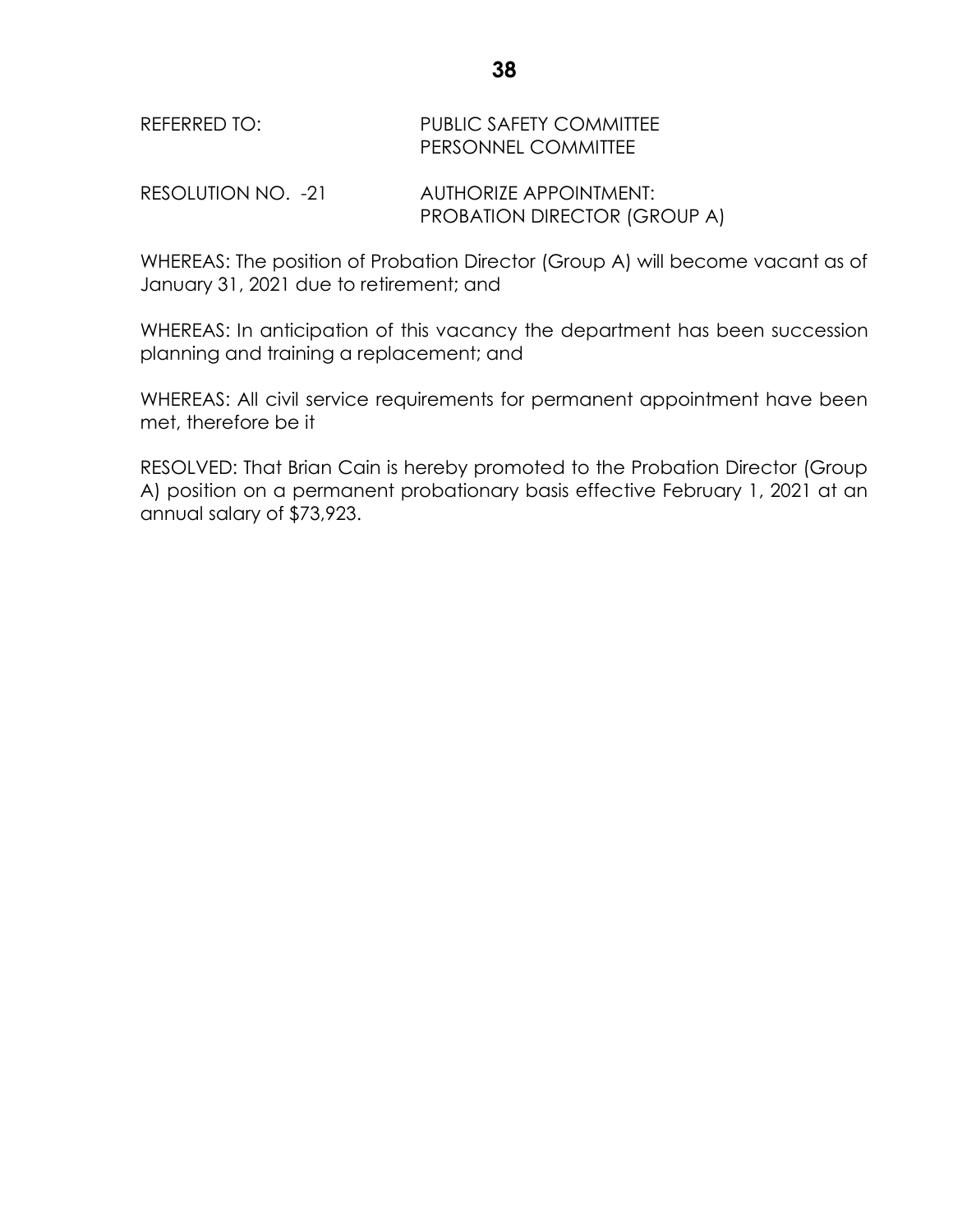REFERRED TO: HEALTH AND HUMAN SERVICES COMMITTEE PERSONNEL COMMITTEE

RESOLUTION NO. -21 AUTHORIZE POSITION RECLASSIFICATION DEPARTMENT OF SOCIAL SERVICES

WHEREAS: Legislative approval is required for any position reclassification; and

WHEREAS: Due to retirement, an Executive Secretary position (CSEA Salary Grade VII, \$36,622) will become vacant on January 29, 2021 within the Department of Social Services; and

WHEREAS: The Personnel Department had earmarked this title for potential reclassification during a prior classification review conducted in 2017 as reflected in Resolution 55-17; and

WHEREAS: The Personnel Officer has determined that Office Specialist III (CSEA Salary Grade VII, \$36,622) is the appropriate classification of said vacancy; therefore be it

RESOLVED: The vacant Executive Secretary position shall be reclassified as Office Specialist III (CSEA Salary Grade VII, \$36,622), effective January 30, 2021; and be it further

RESOLVED: That the Commissioner of Social Services is able to provisionally promote and fill the vacant Office Specialist III in accordance with Resolution 195-20 and pending the outcome of the upcoming civil service examination.